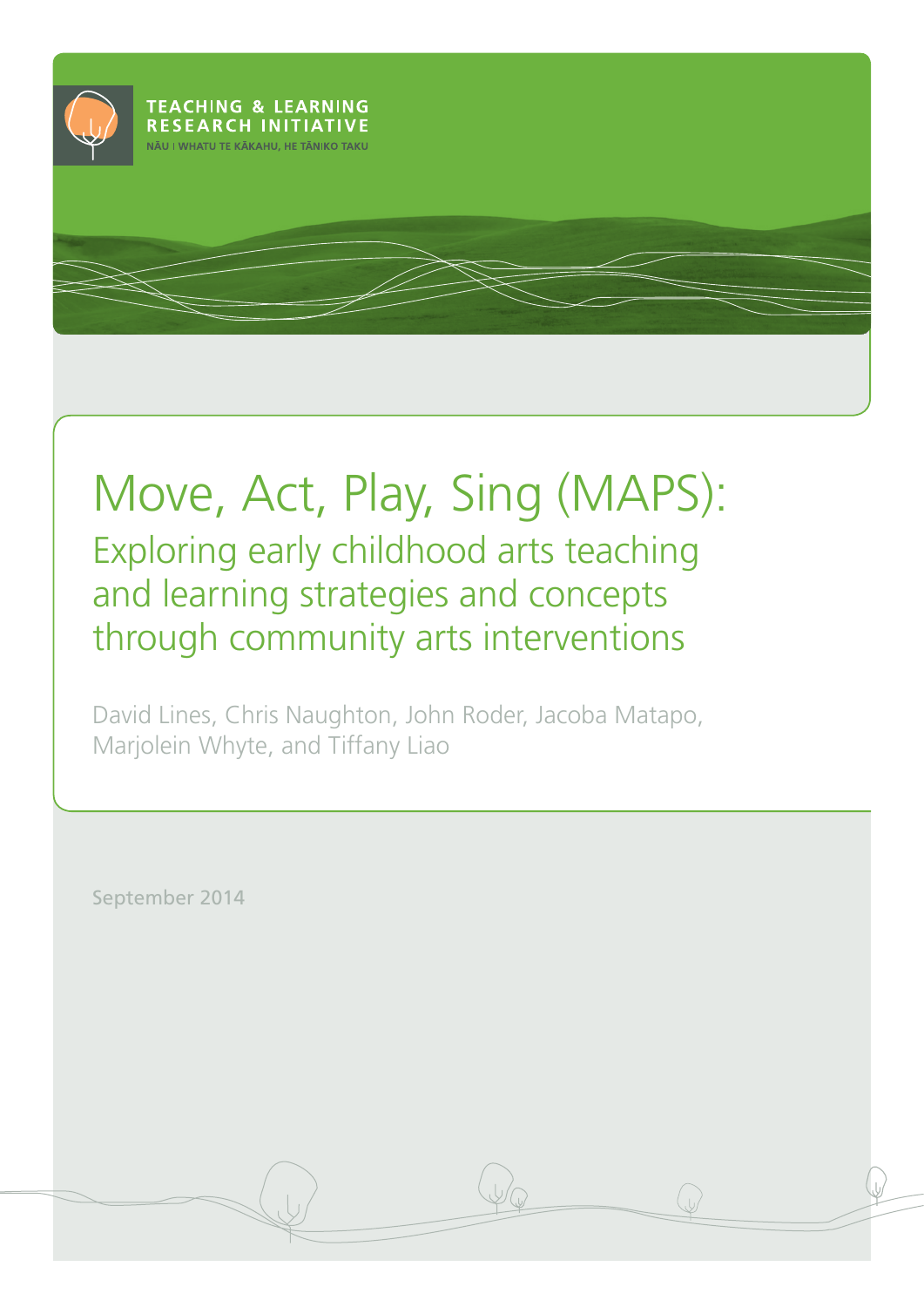# Introduction

Move, Act, Play, Sing (MAPS) explored early childhood teaching and learning in the performing arts through community artist interventions and relational practices and pedagogies. The research developed three early childhood centre case studies where teachers, children, and parents worked together with community artists, the research team, and other colleagues to explore emergent pathways of performing arts teaching and learning. In MAPS, community artists in music, dance, and drama worked alongside teachers and children in semi-planned, open, and improvisatory pedagogical settings set up to explore the potentialities of performing arts learning and teacher responses in the centre environments and communities. The ethnographic inquiry focused on how the early childhood teachers engaged in meaningful performing arts experiences through the research process and looked at ways in which centres could engage in sustainable, ongoing performing arts teaching and learning.

# Key findings

- 1. The research design and intentions of the MAPS project gave it a particular focus that assisted community-minded teaching and learning in the performing arts in the case-study centres.
- 2. The project opened up insights into early childhood performing arts teaching in the case-study centres. This included the value of establishing rich connections with parents and the community, the benefits gained from fostering an open/improvisatory pedagogical stance, and the sensitivities and awareness needed to respond to children's ideas.
- 3. The formation of communities of learning through cluster days and community artist visits to early childhood centres created a responsive environment for teacher-practitioner inquiry and confidence in the performing arts. This provided a platform where change could be embraced, discussed, and questioned and assisted in the sustainability of the programme.
- 4. The MAPS project brought a level of reflexivity to performing arts teaching and learning in early childhood that enhanced the connectedness of arts experiences with centre environments, parents and the community.

# **Implications**

- 1. Performing arts teaching and learning can benefit from carefully designed community-based approaches to knowledge and practice development.
- 2. Alternative community frameworks, such as those developed in the MAPS project, assist in revitalising and reconceptualising performing arts teaching and learning.
- 3. Performing arts teaching and learning in early childhood can be enhanced through relational, open, and emergent pedagogies that stimulate and foster connections and links with centre contexts, environments, cultural meanings, and expressive actions.

# Introduction

Move, Act, Play, Sing (MAPS) was an exploratory early childhood research project in performing arts teaching and learning. The aim of the project was to nurture a supportive, relational performing arts environment and document emergent concepts and learning pathways in the performing arts in the three case-study early childhood centres. Each centre developed pedagogical concepts, strategies, and experiences with a visiting community artist for 3 months at a time in the performing arts of music, dance, and drama.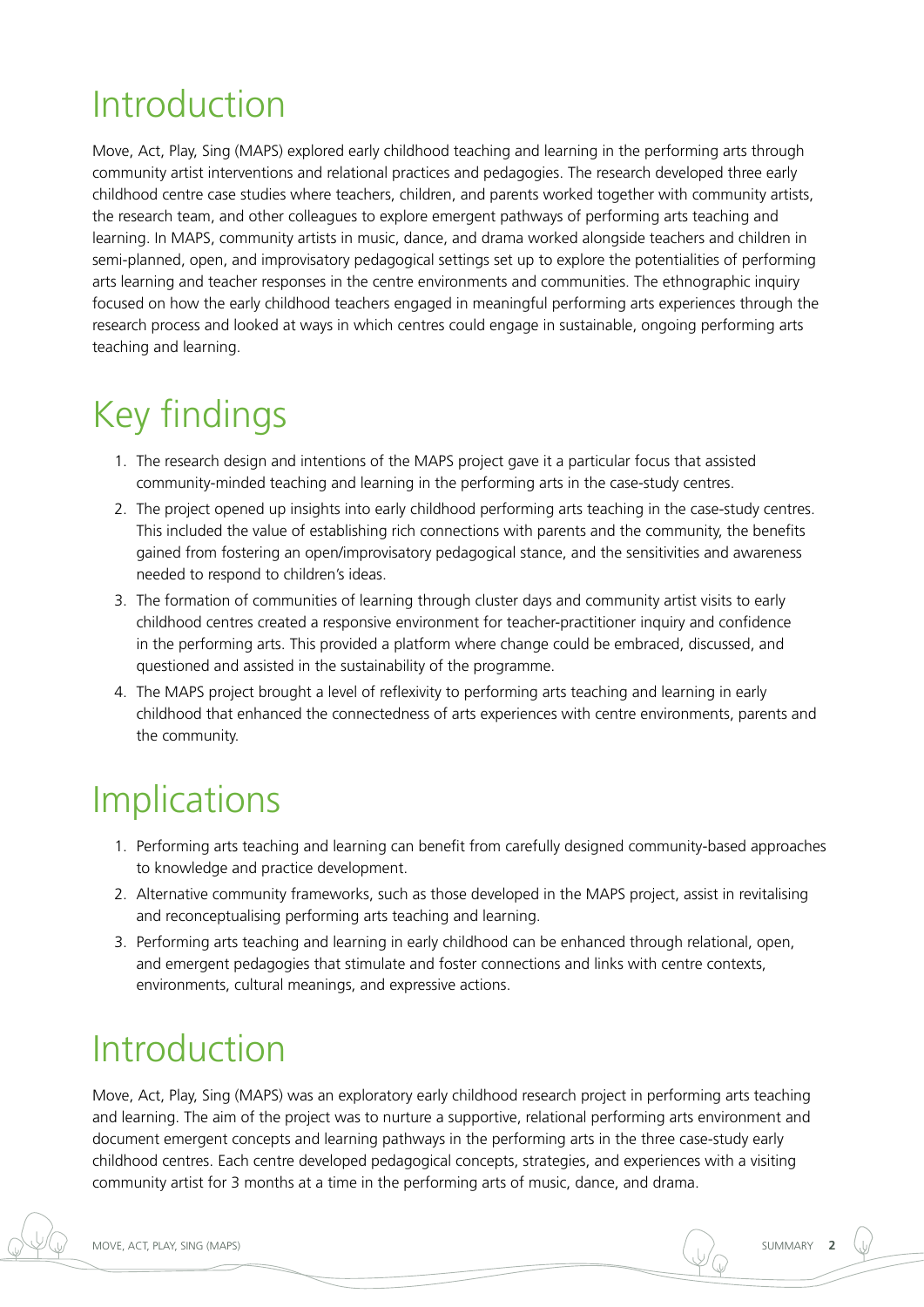Recent research in children's arts education in New Zealand (Fraser, Price, & Aitken et al., 2007; Naughton & Lines, 2013; Pohio, 2009; Sansom, 2011) has explored child-initiated, cultural, holistic, and relational notions of arts teaching and learning. For teachers and children, this research suggests that different arts practices denote different forms of agency, thinking, and responding. Music, dance, and drama in this sense give opportunities for diverse means of creative expression with musical sound, imaginative storying, play, language, movement, and gesture in a wider community context. With this in mind, we became interested in finding out if early childhood teachers and their communities could benefit from the performing arts in terms of its relational value and broad means of expression through meaningful community-minded performing arts practices.

The study was developed with a team of participants consisting of principal researchers, research assistants, community artists in music/dance/drama, centre managers, teachers, and centre whanau/parents and children. Central to the research team were the teachers, parents, and children of three early childhood centres in the greater Auckland region: Helensville Montessori, St Andrew's Epsom Early Childhood Centre, and Te Puna Kōhungahunga in Mt Eden.<sup>1</sup> While each centre had its own distinct philosophical directions and practices, each acknowledged they had an interest in the arts and an affinity with Reggio Emilia philosophy and practice. At the beginning of the research the teachers were enthusiastic about the project and the prospect of learning about music, dance, and drama, yet at the same time apprehensive about the skill set demands of the performing arts and what might be required of them in terms of specific skills and knowledge.

# The research

As a community-minded research project, MAPS drew from the view that community-focused education, including education in the performing arts, offers a practical and meaningful alternative to individualised, consumer-driven early childhood education (Dahlberg & Moss, 2006, p. 2). The meaningful and valuable aspects of a community can inform a deeper sense of pedagogical value. This is particularly evident in the arts, which offer opportunities for teachers and children to engage in and respond to their community contexts and environments in a variety of ways. Although MAPS was not a Reggio project as such, we drew inspiration in part from the cultural movement of the municipal schools of Reggio Emilia, where the experiences of children are seen as valuable and ethical encounters, dialogues, connections, and interactions within the public space of the community (Dahlberg & Moss, 2006, p. 2). The search for strategies and pathways to help children find meaning through their encounters and experiences is central to the concerns of the Reggio movement (Rinaldi, 2001, p. 79), and we saw a link between this and our own concern with helping teachers—and their children—find community meaning in performing arts experiences. We were also interested in the notion of the pedagogy of listening, of a developing sensitivity to the many ways we could listen to the embodied thoughts and ideas of children (and teachers) through multiple means, such as those afforded by the performing arts. This was "listening as sensitivity to the patterns that connect, to that which connects us to others" (Rinaldi, 2001, p. 80), which we interpreted as a community-focused sense of awareness, receptivity, and difference. This was well documented in visual arts expressions of community in the Reggio literature, and we intended to develop it further, in the performing arts context. In addition we saw that the Reggio Emilia practice of pedagogical documentation (Dahlberg, 2012) was an excellent example of how emergent pedagogical events and knowledge could be "mapped"—a place where research and practice could meet as a cartography of ongoing change, direction, and intensity through learning. This helped us see the performing arts not just as a set of different disciplines, but as different community assemblages of linked action and expression. This perspective and approach also had a synergy with the early childhood curriculum *Te Whāriki* (Ministry of Education, 1996), which de-emphasises subject disciplines and advocates for a wider sense of belonging and community in learning.

A key aim of MAPS was to build a community of learners with the research participants through experiences and pathways triggered from provocations in the performing arts. This was inspired also through recent early

<sup>1</sup> The MAPS project worked with Awhi Whānau Early Childhood Centre for one term but this centre had to withdraw and Te Puna Kōhungahunga joined at that stage.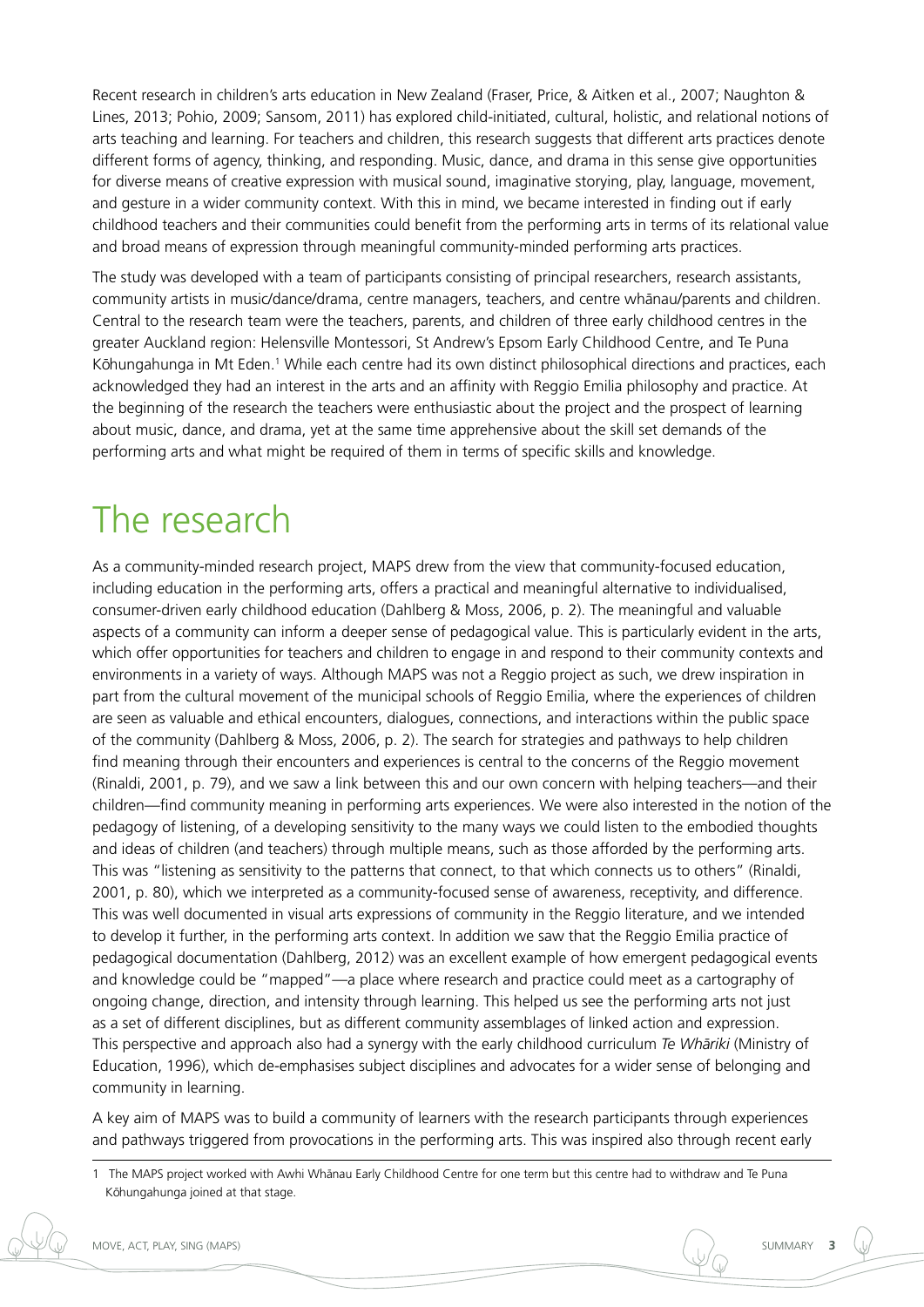childhood research that promoted a greater awareness and understanding of space, place, and sustainability through an ethic of care and relationality. Ritchie's (2012) study of indigenous relationality, of "both living and non-living elements in our environment"(p. 86), helped us position the research not only as an exploration of performing arts through social interaction but as a practice of *care* for the different elements and connections that came into play through performing arts experiences. Similarly, Duhn's (2012) work showed us how teachers and children worked with a changing and mobile sense of place and space in the early childhood centre, and we began to see and hear these changing elements with the performing arts experiences and events in the project.

With an aim to provoke and problematise performing arts teaching and learning and also nurture and care for it in the centres, we engaged three community artists (music, dance, drama) to work alongside teachers with children in both planned and unplanned sessions. The idea of using a community artist as opposed to a teacher educator or professional development facilitator was to help stimulate the idea of community in performing arts experiences and de-emphasise the idea that the teachers were doing this to help the children "consume" some kind of curriculum outcome. Creative people are known to have a "passion for their work" (Csikszentmihalyi, 1996, p. 72), and it was hoped that the community artists, as artists, could bring this passion to the interaction that could be valuable for the teachers—who could begin to see themselves as passionate enablers of performing arts experiences with the children. The idea was to nurture performing arts possibilities and experiences afforded by each community environment enhanced through the research process. The community artists were "provocateurs", who served to stimulate and provoke connections of interest, and the act of bringing in a community artist into a centre helped the teachers to look at their own immediate communities as a source of arts provocation and meaning.

## Research aims and questions

The main research questions in MAPS were:

- (i) What connections and links form in the process of building performing arts experiences with community artists, teachers, parents, children, and their environments?
- (ii) What emergent learning strategies and pathways do teachers, children, and others adopt from the performing arts interventions in the case-study early childhood centres?
- (iii) How do centres sustain and develop performing arts experiences for children using the centre environment and the community in the community event?
- (iv) How does the research process, methodology, and project experience contribute to the centre teachers as practitioner-researchers in performing arts education?

## Methodology and analysis

The research was an arts-based qualitative inquiry that employed ethnographic research techniques. Qualitative ethnographic research seeks to develop and document descriptions and perspectives of cultural events through observation, interviews, and documentation of cultural interactions in their natural settings (Bresler, 2010/1995). The specific cultural and community settings of the three participating early childhood centres formed a backdrop for the inquiry. Each centre participated in performing arts experiences and provocations through: (i) a visiting community artist (one term each of music, dance, and drama) who negotiated performing arts experiences with children and teachers, and (ii) Saturday cluster day workshops in the performing arts where the teachers from all the centres met together with the artists and researchers for workshops in the performing arts and for in-depth discussion. The research in this sense was also a practice-based intervention. At the conclusion of the project each centre prepared and presented a special community event, with the children engaged in performing and making arts along with teachers, parents, whānau, and the visiting community artists.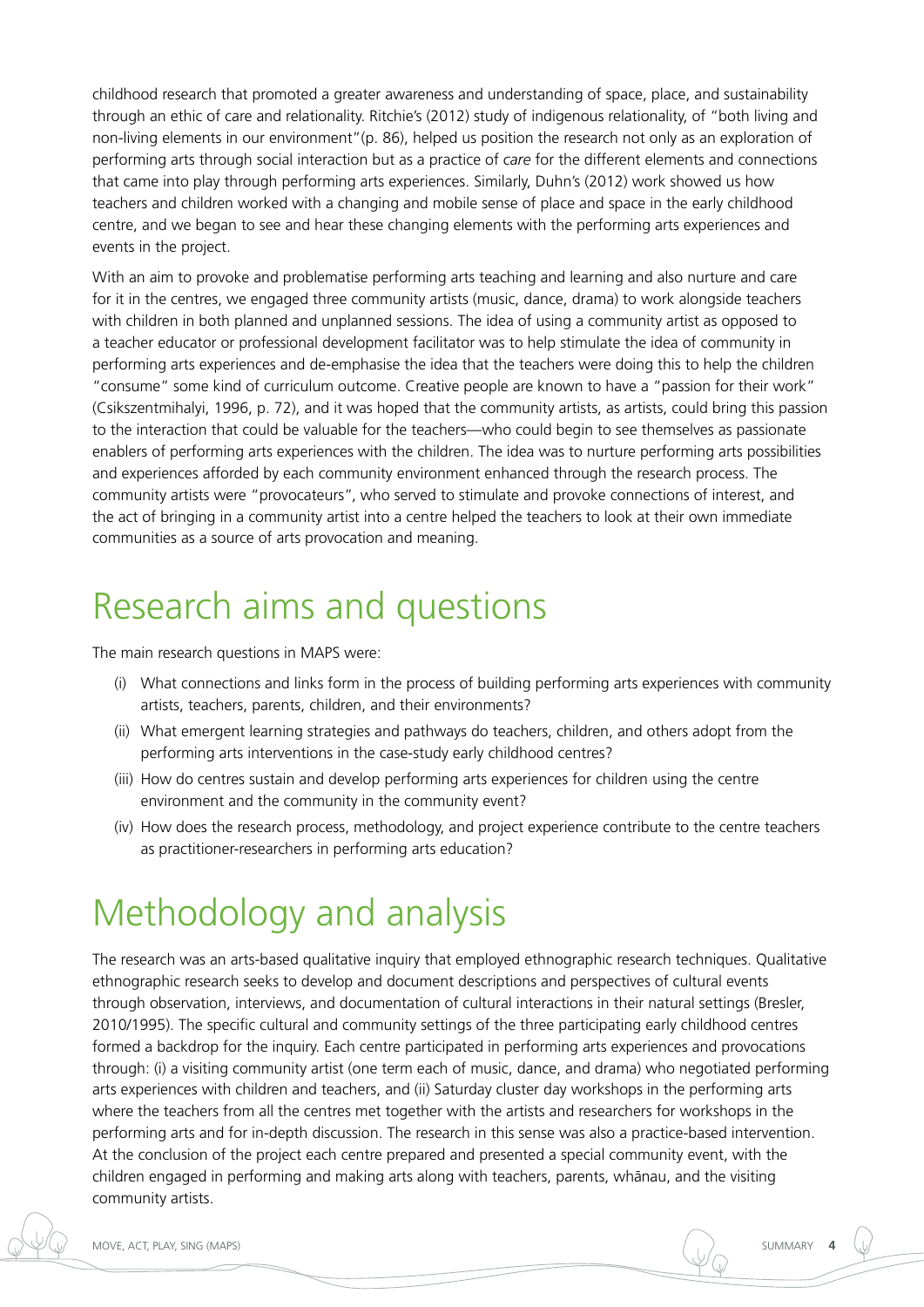A wide range of data was collected through various media including:

- teachers', researchers', and community artists' comments and dialogue through Moodle, an online environment set up for the project
- video data of teachers and children engaged in performing arts sessions, made available to participants through Moodle for viewing and commenting
- audio transcripts of teacher/community artist interviews and cluster day group discussions
- researcher observations and descriptions of events (from live observation and video sources)
- meetings between principal researchers (minuted); between research assistants and principal researchers (audio recorded and transcribed); and between research assistants and community artists (audio recorded and transcribed.

As the MAPS project developed it became apparent that we needed fresh theoretical and philosophical thinking to assist our reconceptualisation of teaching and learning performing arts in early childhood education. Following the work of early childhood researchers Olsson (2009), Lenz Taguchi (2010), and Sellers (2013) we found immense value in the work and writing of Deleuze and Guattari (1987). These perspectives had a resonance with our own research project in early childhood performing arts. Deleuze and Guattari assisted in our understanding of the multidimensional and complex world of early childhood education and gave meaning to new concepts that helped us express what was happening in and between groups and events in the project. The directions, pathways, and spin-offs that emerged from the research process were seen as a "rhizome", which has "neither beginning nor end, but always a middle (milieu) from which it grows and which it overspills" (Deleuze & Guattari, 1987, p. 21). By thinking about the research process, performing arts provocations, and teaching and learning in this way, we were able to consider which pathways were emerging from the middle of the interactions and the possible directions they offered. The moments of "crystallization" (Ellingson, 2009) were of particular interest to us, where activity became more intense with gathering interest and movement—and where multiple ways of knowing presented different "diffractions" (Richardson & St Pierre, 2005). Following a review of the data, a selection of examples of practice—stories, vignettes, and descriptions—were chosen by the researchers to present the polyvocal (Sanger, 2003) responses and emergent arts-based pathways of the teachers involved in the project.<sup>2</sup> We suspect that the specific nature of the research intentions led to many of the interesting developments in community-inspired performing arts teaching strategies and practices.

## The three case studies

Helensville Montessori is a 16-year-old semi-rural early childhood centre in the satellite town of Helensville, north of Auckland city. The centre has 16 teachers, all of whom were involved in MAPS. There are currently 124 children enrolled in the centre, 50 percent of whom live in Helensville, and 50 percent out of town in the immediate rural area. The centre describes itself as having:

Core Montessori curriculum and beliefs (respect for children and what they are capable of; independent children in charge of their own learning) appropriately reconceptualised for Aotearoa in 2014; influenced by Reggio Emilia; delivered within our own Te Whāriki framework. Reflective practice; self-review; action research [is] expected of [the] teaching team; supported and encouraged by strong collegiate relationships and [a] well-resourced environment. (personal communication, 15 April 2014)

Te Puna Kōhungahunga was opened 10 years ago on the grounds of what is now the Faculty of Education of the University of Auckland. It is a Māori-medium early childhood education centre that provides quality learning experiences for ngā mokopuna. It has a roll of 56 mokopuna aged from 10 months to 5 years and nine kaiako. The 45 whanau are a combination of students and staff of the university and members of the wider community

<sup>2</sup> While performing arts work with children was always a focus of the study, the research outcomes reflected the voices of the teacher participants in this particular project.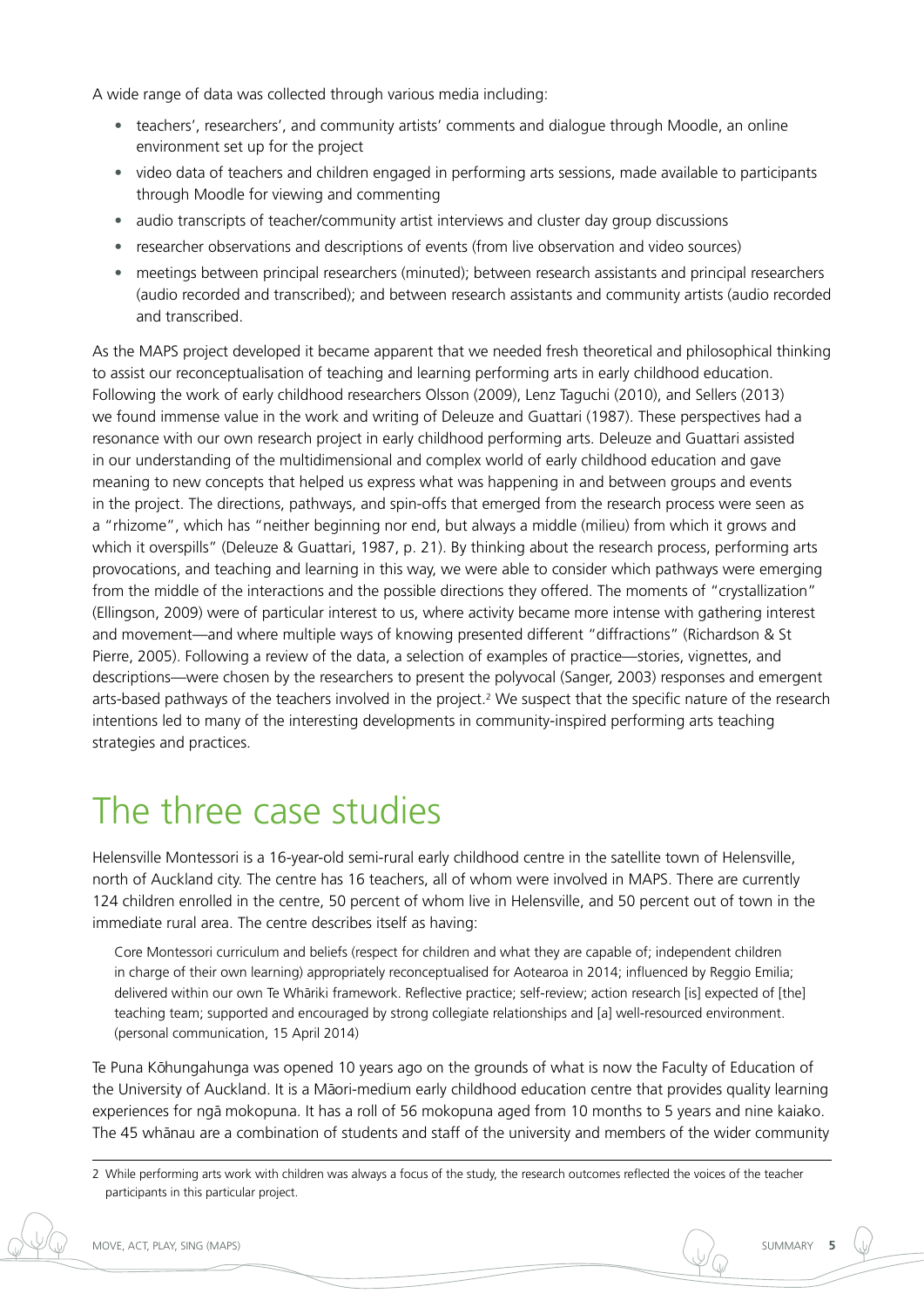who want this particular kaupapa. Te Puna uses te reo me ngā tikanga Māori for all teaching and learning experiences. The degree of fluency in te reo Māori varies from fluent speakers to beginners amongst the kaiako and the whānau. Everyone uses as much te reo Māori as their ability allows to provide the teaching and learning experiences throughout the day. Their philosophy is captured in the folllowing whakatauki:

Whangaia te manu o te ngahere ki te miro, nana te ngahere. Whangaia te tamaiti ki te matauranga, nona te Ao! Feed the bird the fruit of the forest and it owns the forest.

Feed the child knowledge they own the world.

Following this ethos they state:

We intend our mokopuna to leave the Puna to be able to walk confidently in both the Māori and wider worlds. (Personal communication, 24 April 2014)

St. Andrews Epsom Early Childhood Centre has been established for 13 years. It is set in the heart of "leafy" Epsom and serves the immediate district as well as families from surrounding districts. There were four fulltime teachers who were all involved in MAPS. Up to 25 children participate in the centre each morning and afternoon. St Andrews is a small private centre, which is licensed for 25 children. Although it has a full-day license, most of the 80+ children attend on a sessional basis two or three times a week. The programme is playbased and influenced by the approach in the Reggio Children centres in Reggio Emilia, Italy. All teachers are qualified and registered. The centre adds:

Our point of difference is our strong visual arts culture that has developed over the years due to the interest of the staff and management. We have a very supportive parent community. Many of our children are from professional families with one parent working full time and the other either working part time, or fulfilling the role of full-time caregiver. (Personal communication, 17 April 2014)

Case-study responses to the intervention were categorised according to the focus areas implied by the research questions. While the researchers found many synergies between categories, selections of teacher responses are recorded below to aid reader appreciation of the project.

# Findings

The MAPS project demonstrated that many positive teacher and learner benefits could be found arising from community artist interventions and other aspects of the project. These are highlighted in the following descriptive accounts of selected responses of project participants, taking into account the focus areas of the research questions.

## The research process: Building community through performing arts

As a research project, MAPS offered the centre teachers an opportunity to be involved in community-building performing arts and reflective research experiences. The different interactions between participants during the research allowed teachers to develop their knowledge and understanding of the performing arts as a community research team, with the community artists, and in the centres with children and parents. This came about, in part, through the research interventions that were implemented over the course of 1.5 years. These included: bringing community artists in music, dance, and drama into centres to act as interveners for performing arts development (this was rotated on a term-by-term basis); cluster days, held once a term on a Saturday, which brought all research participants into one space to develop performing arts ideas together; and through online materials and a discussion blog (Moodle) that fostered the sharing of ideas between the teachers, artists, and researchers during the course of the project. Pedagogical ideas and strategies emerged from the community artist visits to centres that added to the community building, such as: finding special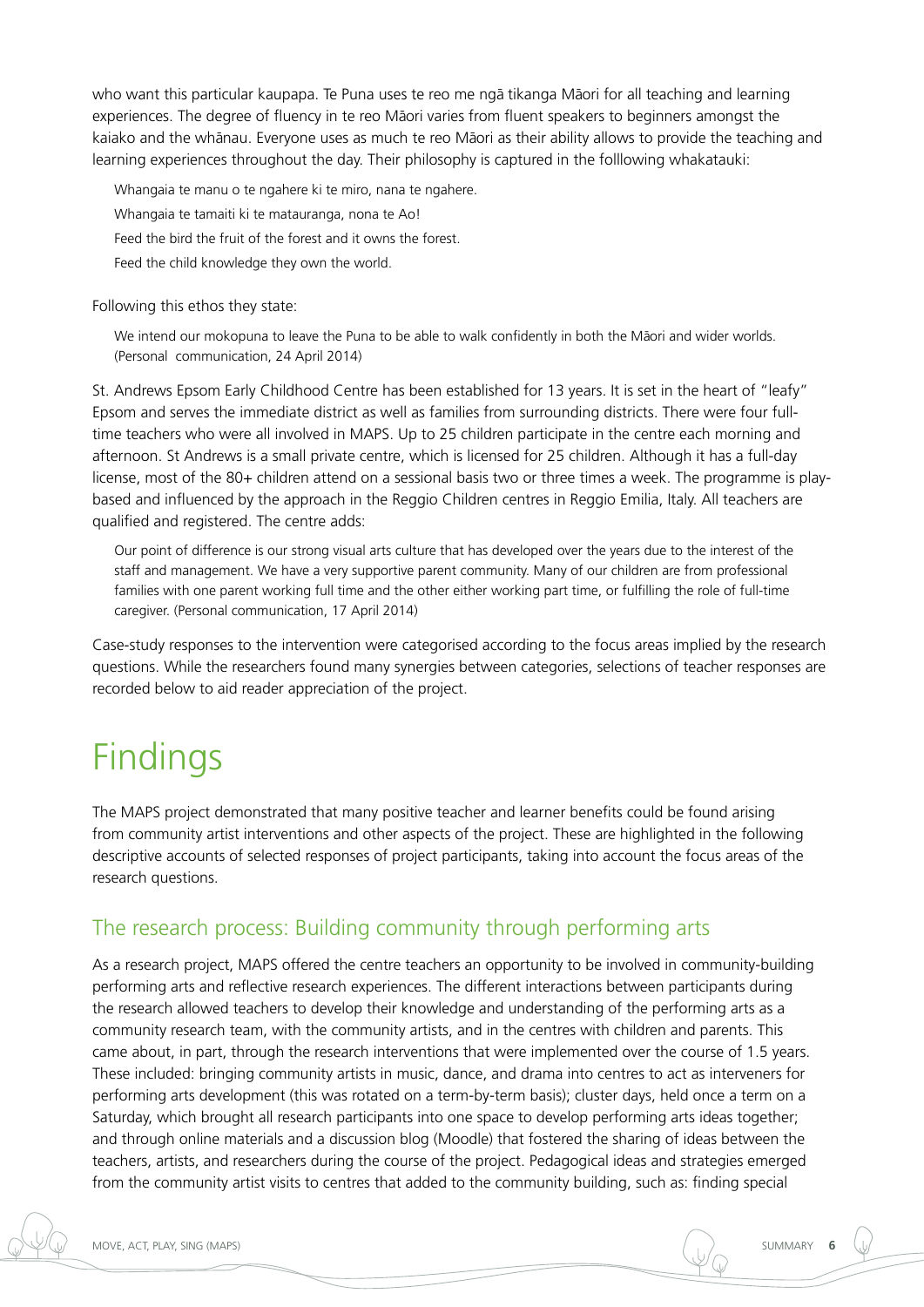spaces for performing arts, encouraging exploratory performing arts experiences, sharing children's ideas, teacher/artist responding to children's ideas, and allowing other interested children (watchers) to participate. In and around all these happenings, reflective discussions between teachers, researchers, and community artists contributed to the development and shared understanding of the project as a whole.



*Cluster day dance workshop*

These collective events inspired the teachers to actively participate in the project. Fale, a teacher at Helensville Montessori, got inspiration and benefit from the knowledge and passion of the community artists. Community artist workshops on cluster days inspired her to enter further into sharing, discussions, and networking and set the scene for community artist visits in centres. Writing on the research Moodle, Fale shared the following:

Talofa everyone I hope you all had a great week and the PD experience with the dance, drama and music artists on Saturday was overwhelming and I felt really inspired about how these artists demonstrated their wealth of knowledge and passion in what they love to do … I came to the workshop not knowing what to expect but got so much more out of this whole experience. I am so excited and look forward to share discussions and networking with everyone who is involved in this project. (8 May 2012)

Right from the beginning of the project, Fale, like many of the other teachers involved, saw MAPS as a positive intervention and expressed a willingness to get involved in the various experiences. The interventions and community opportunities in MAPS enabled her to enter into performing arts learning as a centre teacher, acknowledging the value of not only her own involvement, but the openings afforded through connections with other teachers, the community artists, and the research team. The research process created a responsive environment for teacher–practitioner inquiry and confidence in the performing arts. The many posts and discussions on Moodle allowed the teachers and researchers to engage in thoughtful, reflexive dialogue about performing arts teaching and learning in early childhood.

### Creating a space for the performing arts

Kirsten, the music community artist, had six weekly morning sessions at Helensville Montessori over the course of one term. The centre prepared a "gazebo" in advance of the sessions—this was a space dedicated for performing arts work during the MAPS project which provided a distinctive area for the children to enter into performing arts learning together. In the gazebo a core group of children and teachers were chosen to participate in the sessions. They became a self-made musical community in this special space.

## Making musical connections: Kirsten

Kirsten's music sessions involved children and teachers working with musical materials—sound-making devices—both conventional and unconventional. An experimental approach was encouraged, and children would take the lead and initiate discoveries for themselves. During this process some teachers reported that they became more sensitive to the musical sounds the children were discovering: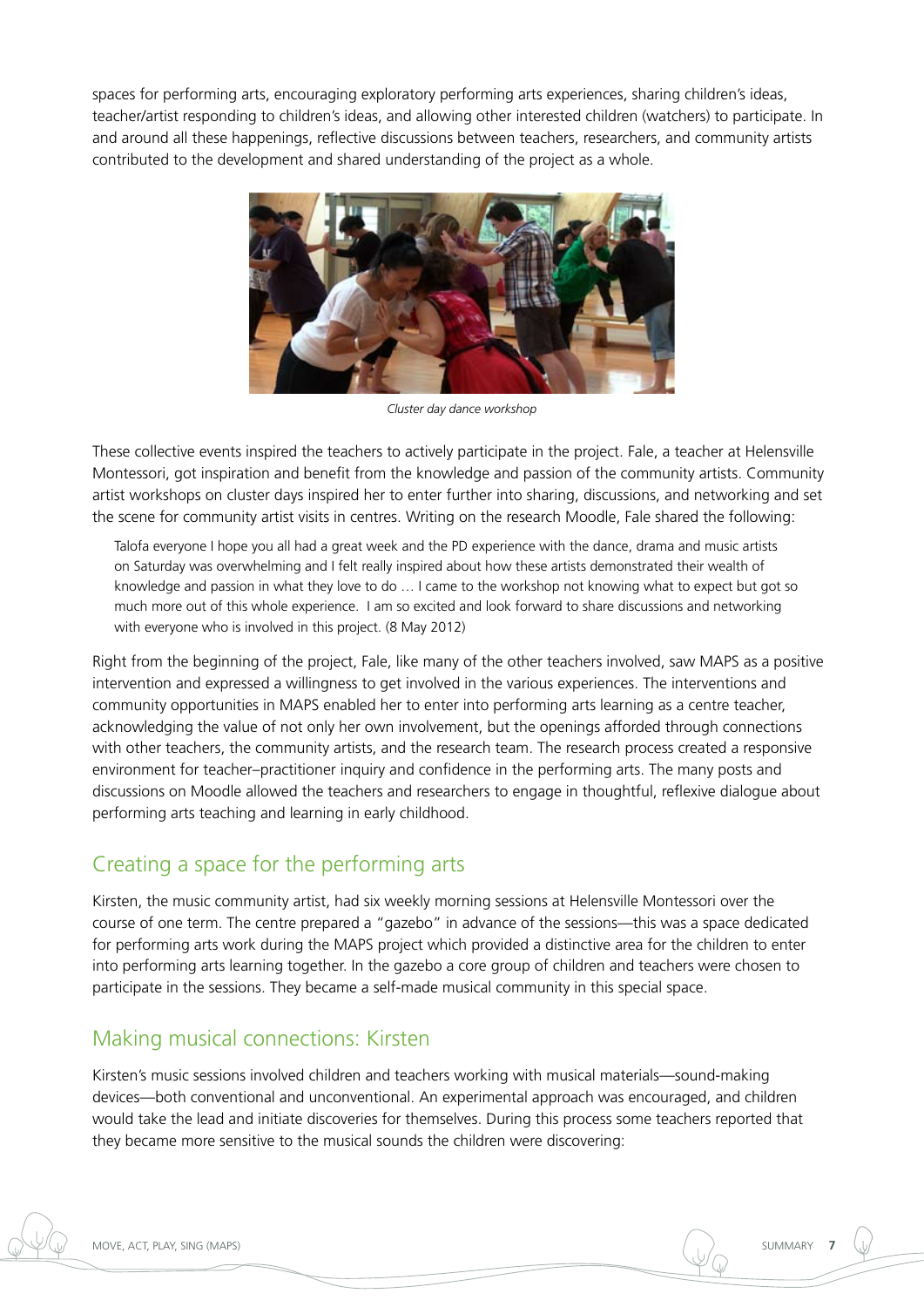… Well you think about music and as you say 'formally teaching music' and if you think about teaching music in early childhood we might have done some work with instruments, but mainly, if you think about teaching and early childhood, it might be about rhythm, it might be about singing, it might be about following along to a recent taped music … all of that is still happening, but it's much more about letting children take the lead and about really listening to them and seeing what sounds … (Centre teacher, Community artist/teacher discussion, 21 June 2012)

In this sense, links were made between the creative qualities of music and sound discoveries and the learning choices of the children as they engaged with the sound devices.

### Using the imagination and using improvisatory music stories

Kirsten's initial provocations with the teachers and children invited them into an imagined and creative space:

I've brought in some things that they will then take away and possibly create their own. I imagine that room to be a sound installation. I imagine it to evolve each week depending on what the children find and do… (Kirsten, Community artist/teacher discussion, 10 May 2012)

In the first few sessions Kirsten presented new sound sources through crafting an improvised story with the children, inviting new forms of response. Following this, the children began to explore the room, which had different sound sources stationed around it. This opened up a more intense session of individual and group play with considerable movement and action. In one session a 4-year-old girl approached a row of colourful bottles filled with materials that sounded when the bottles were shaken. She sounded and rearranged the bottles on a table, quickly moving from one bottle to the next. Another girl watched her closely but did not move the bottles. She was equally intense in her participation as an observer. An important aspect of this experience was the inclusiveness afforded to players, watchers, and listeners.



*Sound discoveries*

## Creating connections and links: Ripple effects and gifts

For Kirsten "music is a gift" (Kirsten, Community artist/teacher discussion, 21 June 2012)—it is something to be offered and passed on—and in MAPS the act of giving became a pedagogical process. The researchers observed this in Kirsten's sessions (in all the participating centres), through a moving of musical ideas and gestures between Kirsten, the teachers, and the children. It began with Kirsten initiating the session with the sound-source provocations and moved to the children through invitations of exploratory play. Musical ideas and suggestions then returned to Kirsten, but in a different form, becoming a dialogue between teacher and child. We likened what occurred to the Reggio concept of a pedagogy of listening (Rinaldi, 2001); that is, a sensitivity to action and response and dialogical music sharing that became apparent throughout the project not only in music, but in dance and drama too.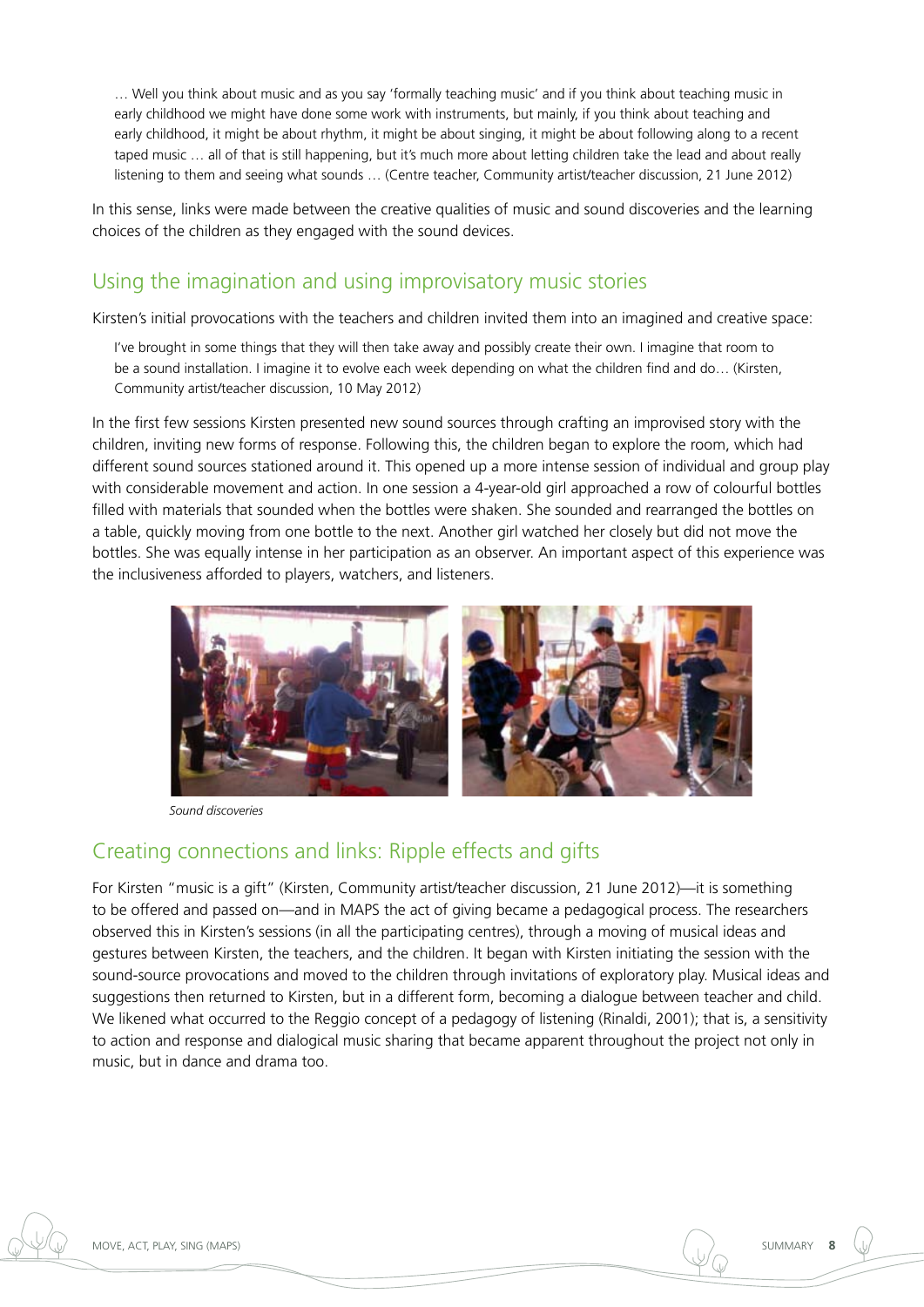



Kirsten's sessions were seen as provocations that would eventually ripple out from this group to the rest of the centre. This idea was articulated as such:

Well it's the ripple effect of everything and that's how we see [it] ... What worked was the community artists coming in [and] having them work with the same group of children and teachers … so they came in and that meant they could build on what they'd done the week before. We didn't try and include everyone, we just had a small group of children and teachers and so it was intense, that was the group of core protagonists … it's a Reggio concept.

The group [started to] then work with the wider group so that's the ripple effect … but it spreads out so that whole of the centre is involved. (Helensville Montessori teacher reflection group interview, 19 December 2013)

The ripple effect generated by the core group started to affect the watchers—another group of children who were showing spontaneous interest in what was happening. Kirsten noticed these extra children too:

I was impressed with the watchers who actually hung in there the whole time. (10 May 2012)

The teachers were also aware of this and interpreted the involvement of watchers as a process of giving over of pedagogical power:

… when you send your adventurers off to find sounds … watchers might well be going with them because you're going to take them and don't forget we want them to go on their own. It's about giving it to the children … (Centre teacher interview, 10 May 2012)

#### Emergent learning pathways and strategies in dance: Adrian

The dance sessions with the dance community artist, Adrian, also involved a strategy that worked with ideas initiated by children's responses. Adrian had a very open definition of dance defined by him as "…any sort of movement that has an expressive intent" (Adrian, Community artist group interview, 13 November 2013), and this way of understanding dance favoured a more open style of pedagogy.

Adrian enabled a form of dance to emerge that expressed what was important to the children and their lives. To action this he developed a flexible pedagogy that consisted of letting the children come forth with movement suggestions and ideas from which he would affirm and encourage other children to follow. This was reflected in the structure of the lesson and the way in which movements were initiated, as commented on by one St Andrew's Epsom Early Childhood Centre teacher:

It was interesting dancing with Adrian, it was a different style of dancing not just pat-a-cake—[it] felt quite exciting—the moving to the music, how the children related to him not having to be leader—no beginning, middle, and end. (Teacher reflection interview, 14 March 2014)

One sequence began with a well-known circle game that the children at St. Andrews played many times, which was observed by Adrian, who also participated as a player. Within a circle formation, a game started that consisted of making a sound and movement to be copied by the rest of the children. Adrian began by raising up his hand in a swooping motion while making a soft "whoop" sound. The others faithfully copied and then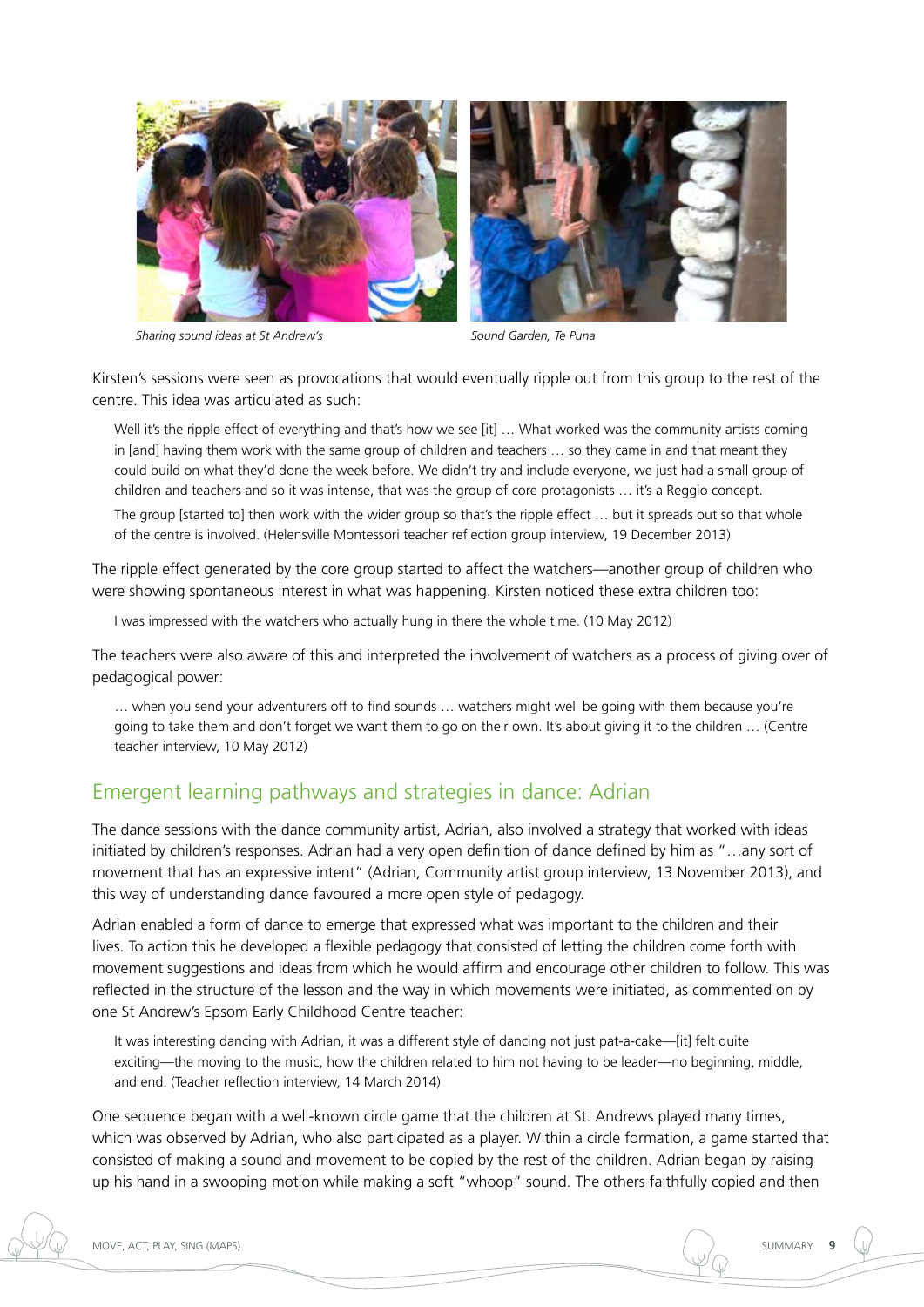the child to his right made the next movement/sound. Following this, another child suggested they "become" racing cars. A new phase of game began and a fracturing occurred of the circle. As the children embarked on their new game of "driving the car" they became aware that the old order of the game had disappeared … there was no more circle, no more turns, and they sensed a shift in power and seem quite delighted at the new focus. One of the boys, Tommy, realised the change and pointed this out to Adrian:

Tommy: Make a circle.

Adrian: Oh no! The circle! What has happened to the circle? … Okay so now we're in new game, we'll all go driving around then when you see somebody stop … we all stop!

Adrian starts driving again around the room and stops. The children seem to be aware of this 'no man's land' they are in—but still wish to continue the game. However, what rules are there going to be now and who will make them up?

Oriel: I know this game, we'll have to freeze when we stop!

Ella: Yes, like Musical Statues!

Adrian (improvising): Oh this game is like that, except there is no music we stop when we see everyone else …

Sunil: Yes but the racing car…

Adrian: Okay let's be racing cars again and make the noises … Remember we all stop when someone stops (he speaks as he comes to a halt as do the children). What shall we be this time?

Children: Fishies!

Adrian: Okay let's be fishies and we'll make fishy noises. (Adrian continues with his hands joined to mimic a fish as he and the children make fishy sounds) (St Andrews Epsom Early Childhood Centre, 13 August 2012)



*Adrian working with the St Andrew's Epsom Early Childhood Centre children and teachers*

Adrian described the constant process of negotiation with the children in the online Moodle following this session:

I have to allow myself to be comfortable with working with where the energy of the group is going and not knowing the outcome or always sticking to a certain game or set of rules. Basically being playful and adaptive and continually drawing from the group. (Adrian, Community artist, Moodle, 13 August 2012)

In the above sequence Adrian kept the children's interest and movement alive through his constant readjustment of the parameters and rules. Through negotiation and improvised response he was able to engage the children in positive, group-initiated expressive movement. This led to what many of the teachers saw as authentic learning, guided by the children—inasmuch as the children owned and lived their responses through an enabling pedagogy. The centre teachers note that this pedagogical approach stimulated interest and involvement in dance from both boys and girls.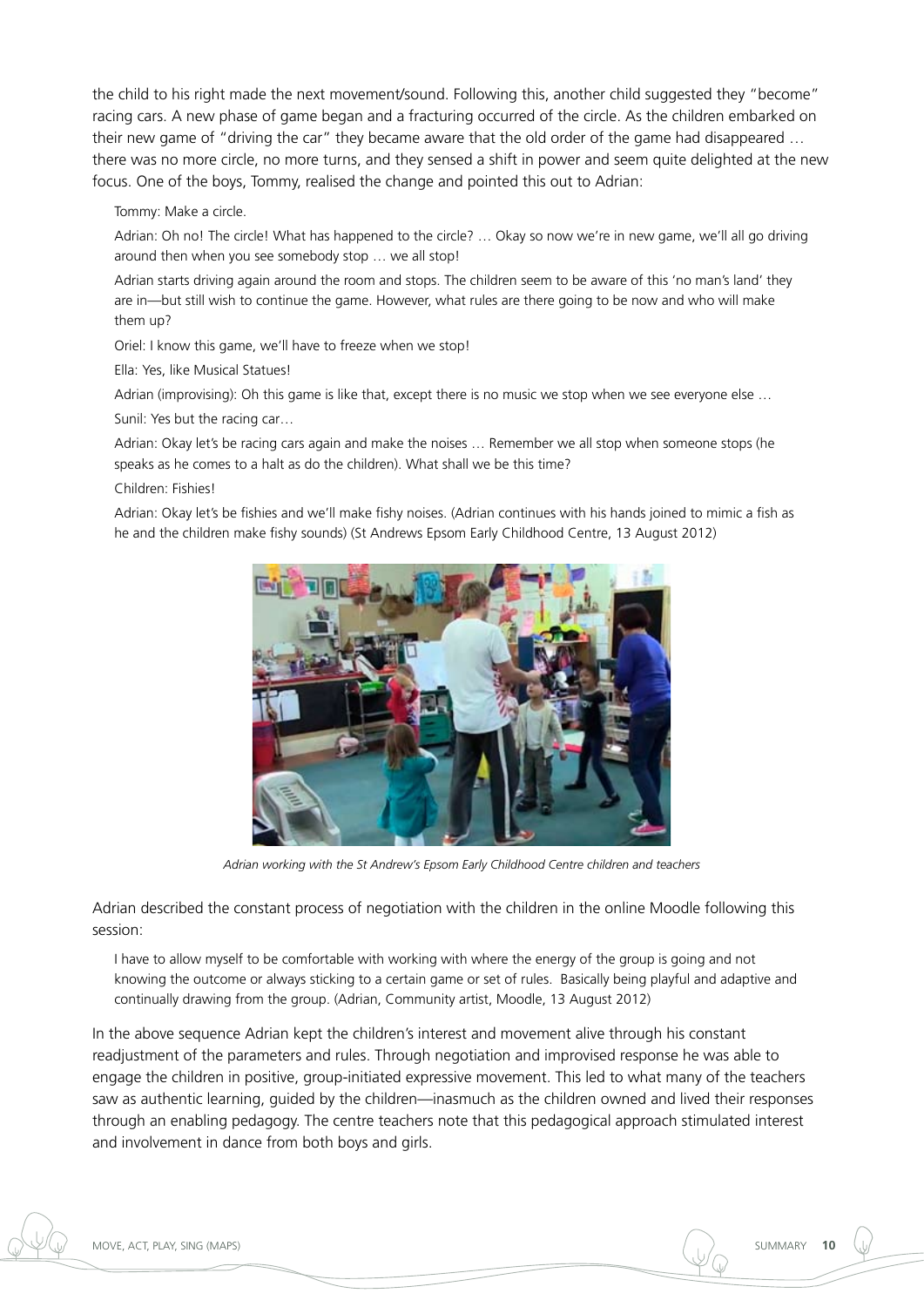## Emergent learning pathways and strategies: Honouring children's "voices"

In the first cluster day the teachers partook in a workshop on storytelling. In the workshop the teachers tried out various improvisatory storytelling strategies and discussed their experiences of how children engage in active storytelling. The teachers felt strongly that children's story ideas were very real to them and should be honoured. "Children don't tell a story—they live it!" (Teacher, cluster day, 29 October 2012). For the teachers, the value of the story lay in what it meant for the children. This meant putting aside adult conceptions of a "good story" or "structured story" and giving the children more freedom to live a story for themselves and for the group:

It's allowing for the children's voice to come out no matter that the story has no obvious plot … it's letting the children take control. (Teacher, cluster day, 29 October 2012)

The notion of honouring children's voices in the performing arts became a strong theme in MAPS. The idea of the children's voice is well known in early childhood settings, and it took on a new relevance here as viewed alongside a broader pedagogical notion of community.

## Emergent learning pathways and strategies in drama: Molly's helicopter stories

In the centres the drama community artist, Molly, expanded this idea of the "child's voice" and developed it through a helicopter story<sup>3</sup> in which the children acted out their own story suggestions within a specified space in the centre. This strategy involved preparing a rectangular space on the floor with masking tape that would become a "stage" for enacting the children's stories. Molly would ask questions of the children to encourage story ideas and then suggest they create it for the other children to see.

Molly explained to the teachers how they might use the helicopter story strategy in their centres:

Mark the stage, tell and act a couple of stories that are already told, the ones I used or ones you have from other children to set up this process. Then model the taking of a story with one or two children in front of the others so everyone sees what this involves. Then let the children know that they can come and tell you a story at any time (or set a specific table/area/time for telling). Then, throughout the day you can collect stories and, on the same day they were collected, find a time to bring the children all together to hear them read and to act them. (Molly, Community artist, Moodle, 15 November 2012)



Aeroplane story at Te Puna Kōhungahunga

This drama experience promoted the idea that the teachers and children could follow a creative pathway that was right for them. One teacher likened this process of hearing and seeing children's stories to a sense of community ownership:

I feel this is a celebration for children, of teachers, and the wider community. This is Reggio, a celebration of the project, there is no right or wrong, we go down a pathway that is right for us! (Cluster day, 29 October 2012)



<sup>3</sup> See the Make Believe Arts website at<http://www.makebelievearts.co.uk>and Gussin Paley, V. (1990). *The Boy Who Would Be Helicopter*. Cambridge, MA: Harvard University Press.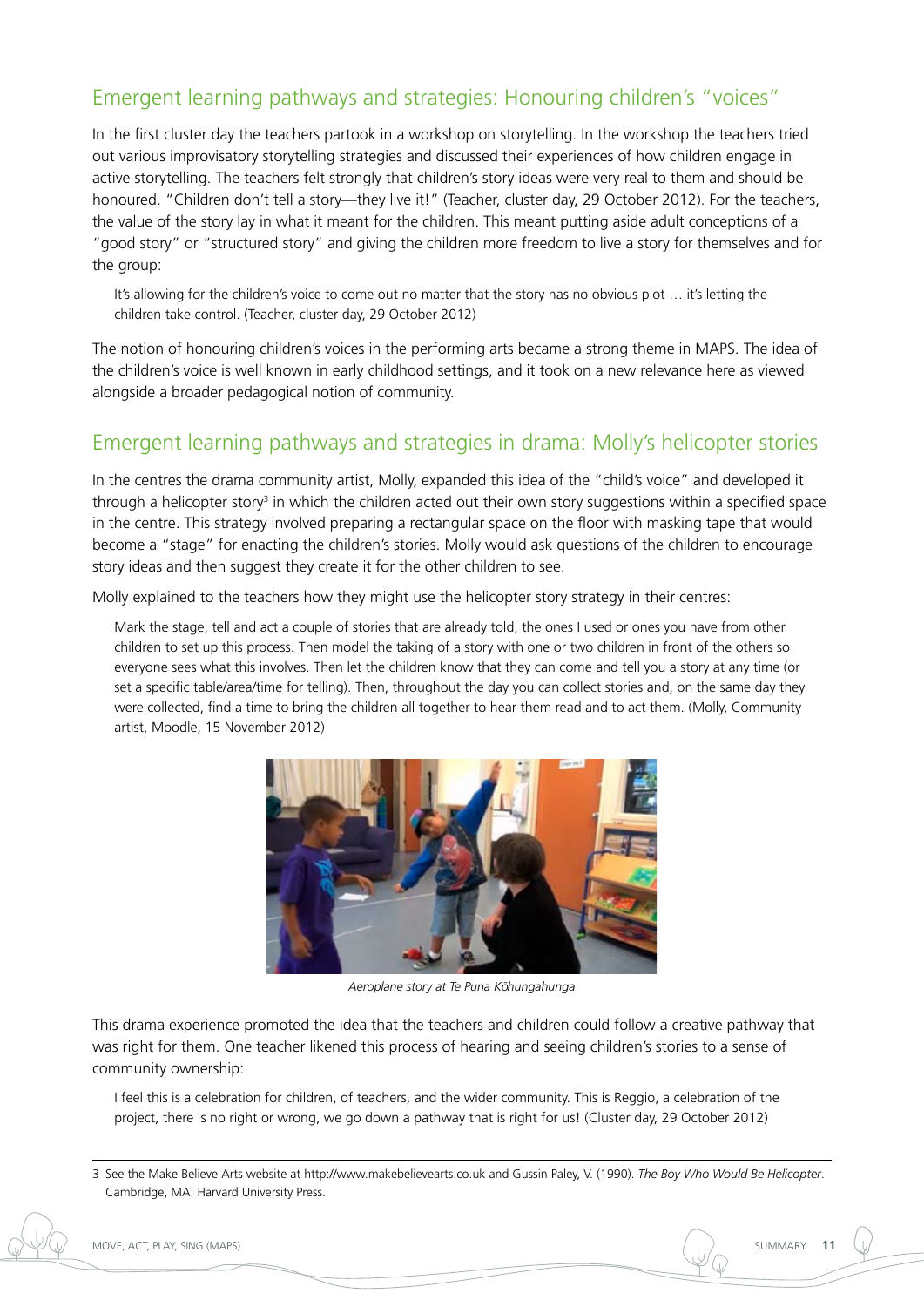The project as it evolved was very much about the children, teachers, and parents together—the pathway of performing arts learning became a community experience expressed through shared ownership. The learning pathways tended to be improvisatory in that they depended on a responsiveness to the evolving interest and movement of the group.



*Ghost story at Helensville Montessori*

### Giving themselves "permission": Teachers learning to partake in the performing arts

In order to get themselves into a space where they could be more responsive, the teachers had to learn to give themselves permission to participate in the performing arts in a way they might not normally act as part of a group. This process of "giving permission" was an important development in the cluster day workshops:

Giving themselves the permission to participate was interesting. I remember Karen saying: 'I'm not doing that' then she was, 'Okay I'm just going to do this,' then it was 'Look at me … I don't do this but I going to do this in the dance.' I think that was lovely because the cluster days somehow gave them permission to do something, which they obviously didn't feel they could be a part of normally. (Molly, Community artist group interview, 15 November 2012)

#### Sustainable practices: Parent events

The concept of sustainability was very important in MAPS, as the researchers wanted to see whether the teachers, parents, and communities could begin to sustain their own performing arts initiatives through community action. Sustainable practices included parent sharing events and the community events that each centre planned and held at the conclusion of the project.

A parent evening was held at Helensville Montessori one evening, following a series of dance sessions with the children during the mornings. The evening was designed to inform the parents and families about MAPS, and allow them to ask questions and participate in dance so they could begin to experience what the children were doing at the centre during the day.

Adrian, the dance community artist, gathered all the willing parents in a circle and began by inviting them to try certain movements together in a similar way he did with the children. He described his intentions:

I started with the circle and just isolating movement in different ways (eg: circles, straight lines, different sizes, speeds) through different body parts and asked for 'qualities' or images to evoke ways of moving those body parts from the parents too (eg: cloudy, rigid, jelly). We then paired up or got into threes and did the exercise where one person conducts with their hand and the other interprets with full-bodied movements. We finished with some tableau work (stillness) and asked the brave few volunteers to make connections, change them, change levels, change directions, and so on and see how a dance of sorts emerged from there. I was keen for them to get the idea that the work is emergent, playful, non-prescriptive, there is no right or wrong, and that my sense of dance is a very broad and inclusive definition embracing any expressive movement. (Adrian, Community artist, Moodle, 15 May 2013)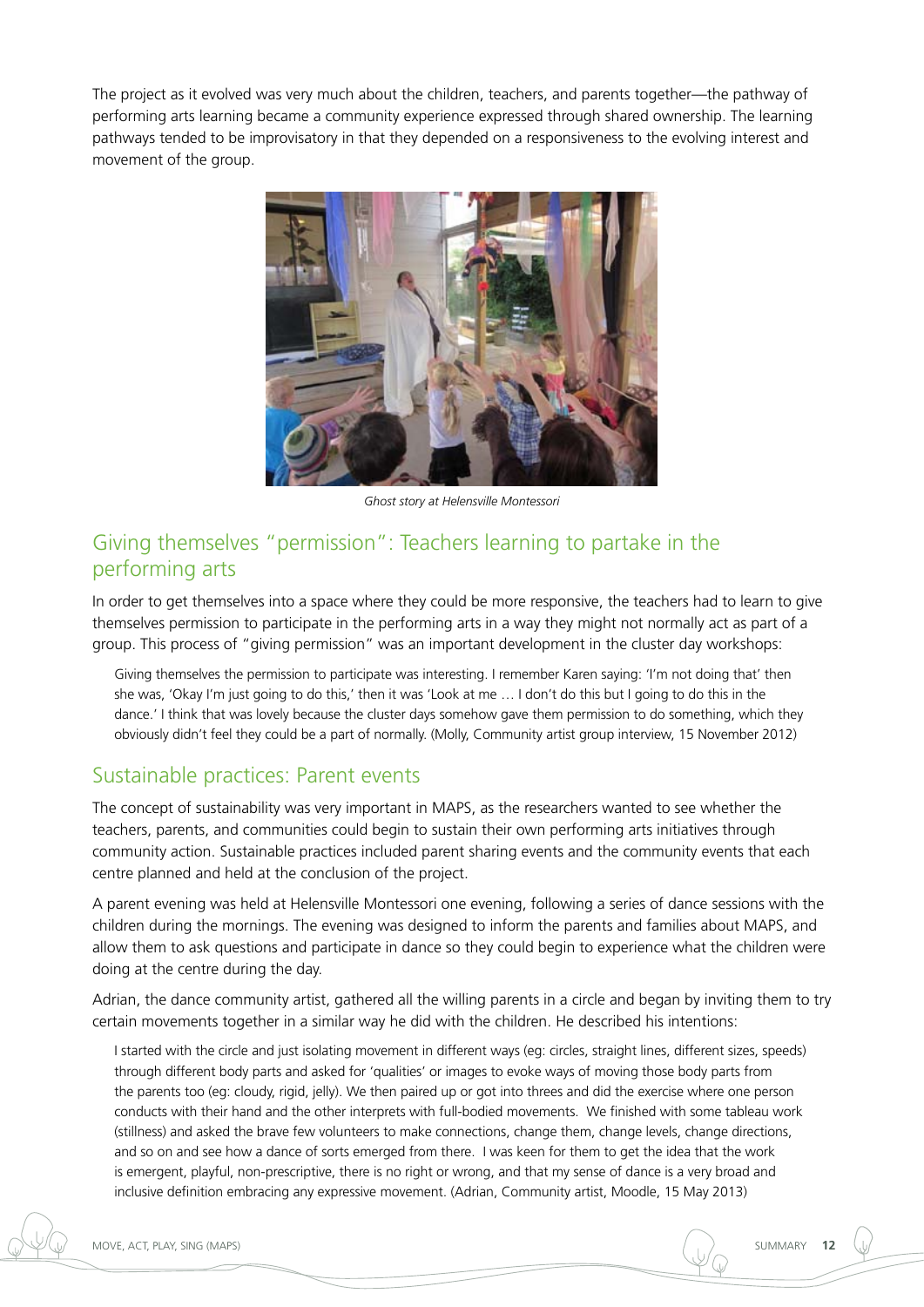This approach with the parents was similar to what Adrian was doing with the children and teachers in previous weeks. His aim was to bring them into a space where they could offer movement ideas through the "toolkit" he offered and beyond:

I just want to use the toolkit I've got to facilitate and to provide them with the idea that they can generate movement and they can offer ideas. I sort of try and set that up right from the beginning. Okay … what body part can we do next …? (Adrian, Community artist, Moodle, 20 March 2013)

The parents were an enthusiastic bunch, but some were a little reticent at first. However, the collective presence of the whole group participating together helped ease them into the action, and Adrian became more focused with his movement invitations as time went by. A move into pairs and threes encouraged interaction. The session ended with a still group tableau, and Adrian asked for a volunteer to begin a group sequence of still shapes—each new parent entering the group with an additional shape in response to the group. One enthusiastic mum came forward and struck up an expressive pose. Her gesture was dramatic and without fear and this inspired others to join in with equal enthusiasm, each new parent finding a still space in response to the emerging group shape.



*Parent dance evening in the gazebo*

Parents responded with written feedback on the parent evening that gave some indication that making the parent connection was important for their appreciation and understanding of the activity going on in the centre with MAPS:

I found the parent evening delightful to discover some "sense", suddenly some of the stories my daughter had told me and the movement she had attempted to display for me, made total sense. (Parent, Moodle, 14 May 2013)

The enthusiasm generated by the parent evening was sustained and parents attended morning dance/ movement sessions facilitated by the teachers themselves a few weeks later. One teacher reported on this collaborative experience:

It was a real privilege to work alongside parents in the gazebo over the past week. Each parent had something different to offer. It is great to see the children, teachers, and parents working side by side embracing each other. Leading up to working with the parents in the gazebo it was easy to feel a little nervous, that uncertainty of how the session will go and how the children will be with other adults there. But once there, all the uncertainty vanished. (Moodle, 23 June 2013)

## Sustainable practices: St Andrew's Epsom Early Childhood Centre

At the conclusion of the research each centre held a community event that reflected what they, as a centre, wanted to sustain and develop in the performing arts in response to the MAPS project.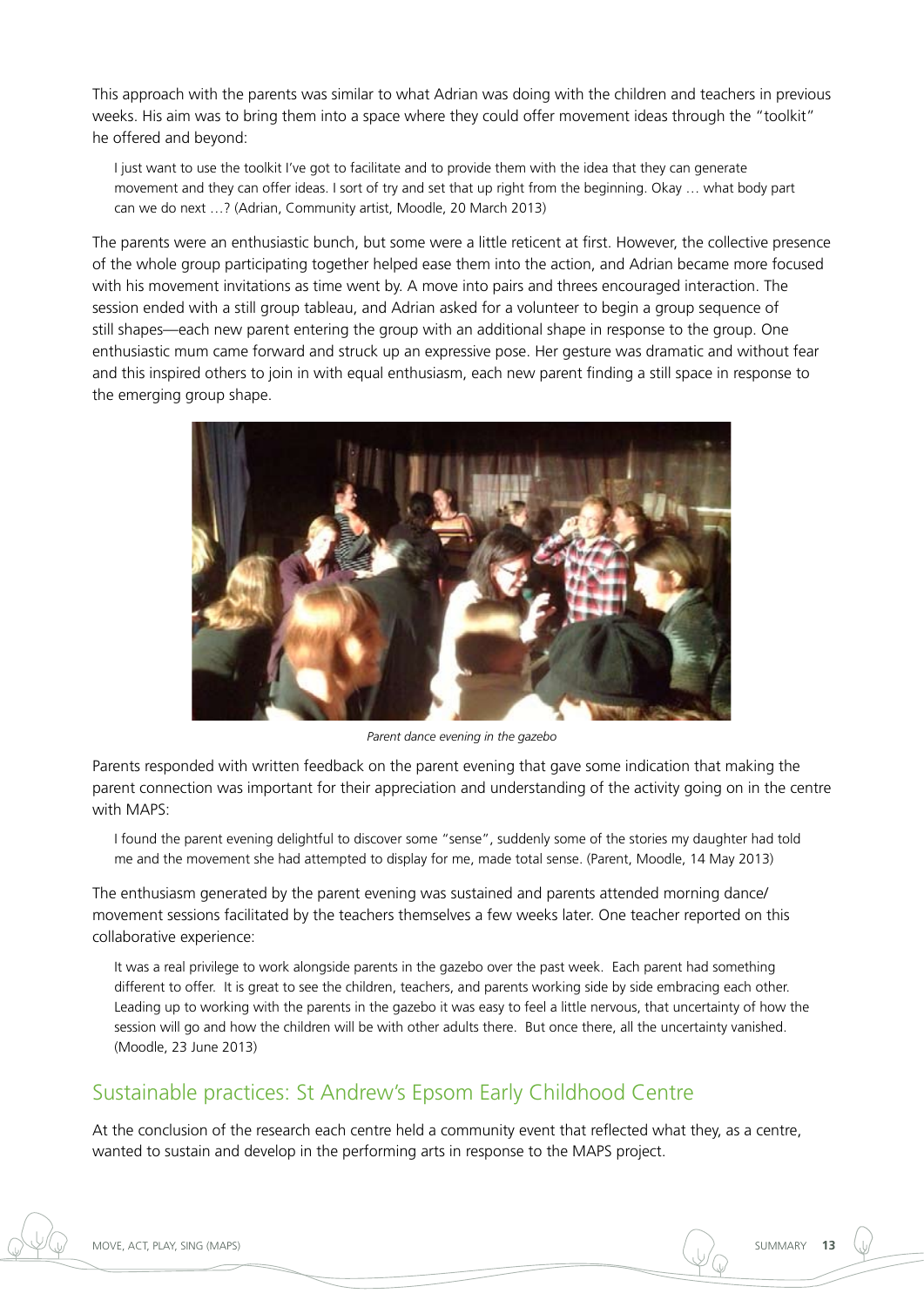

*Songs at the St Andrew's community event*



*Parent helper on cello!*

St Andrew's Epsom Early Childhood Centre held a special music event that parents were invited to one morning. They were keen to develop their music leadership skills and so the teachers prepared a short programme of songs and other experiences. The teachers led on instruments and singing, with one parent, a musician, joining them on the cello. This was followed by an enjoyable story, *Hairy Maclary*, and a "sound map", a visual drawing of the sounds in the story, which enabled the children to actively engage in movement, voice, and sound as the story unfolded.

St Andrew's had a strong interest in visual art in place and this provided an interesting link for them in terms of a more sustained experience of the performing arts. They developed ways in which arts ideas could be represented in different visual forms. The idea of the "sound map" was useful in this regard as it provided a visual means of coming into a musical experience.



*Sound maps at St Andrew's Epsom*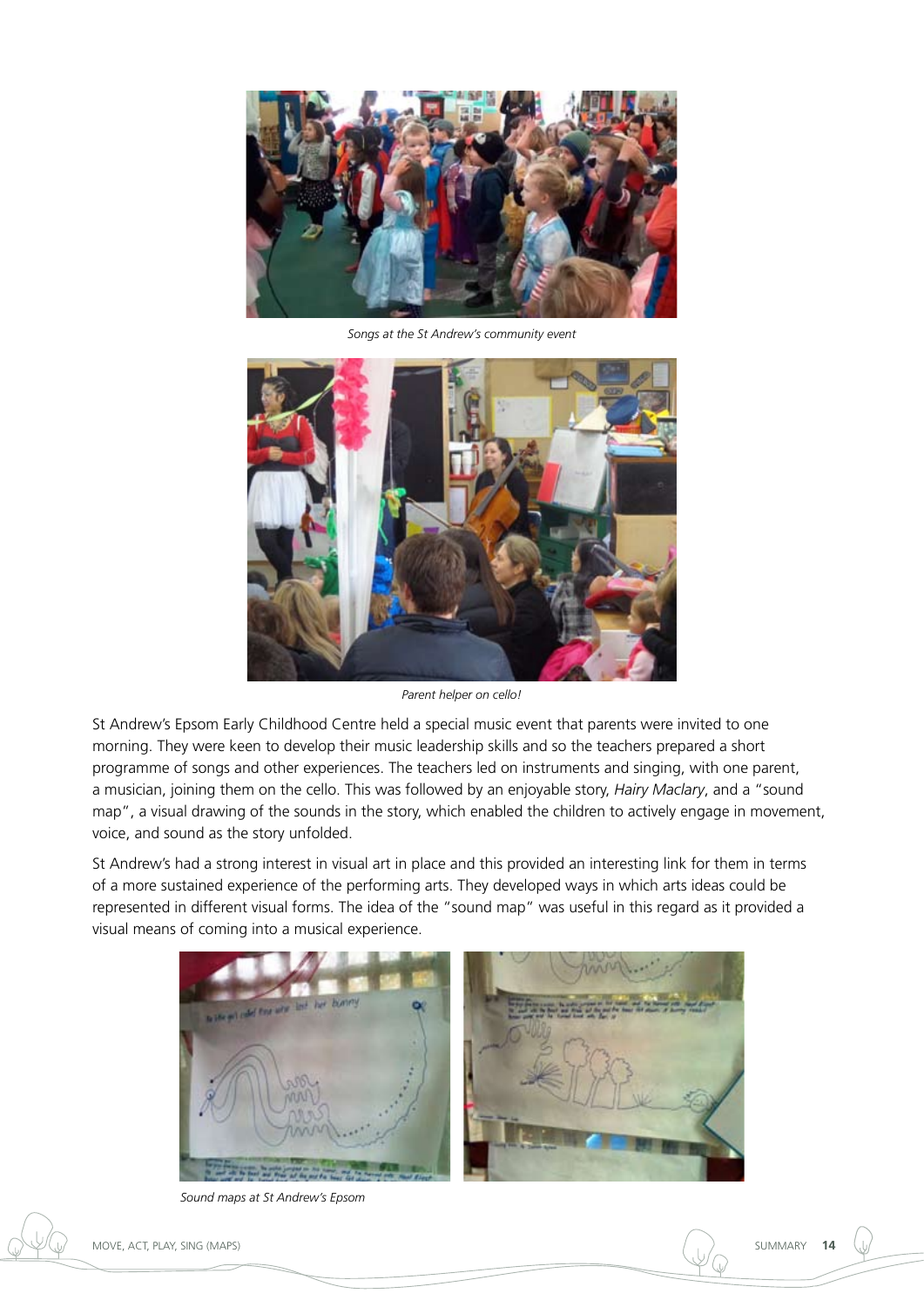The connection with the visual medium carried over into other experiences. In one particular session a boy represented the sounds in "Wheels on the Bus".

St Andrew's had some useful thoughts on the coming together of the community artist and the centre. They were keen to reiterate that sustainability in the performing arts came about through spending time with the artist and through the development of creative skills, such as the playing of instruments. In addition, they felt that it was important that there was time for the artist to come to understand and appreciate the particular culture and context of the centre, and for the centre to learn to understand the artist well too. Michelle, head teacher at the centre, commented:

Overall it has been a very challenging project to be involved with, one that shows the potential a community artist regularly visiting the centre can have on children, teachers, and the centre community. To reach full potential I think there needs to be a good relationship with the artist before starting with the centre—with a shared understanding created of the culture of the centre and the culture of the artist. (Moodle, June 2013)

#### Sustainable practices: Te Puna Kōhungahunga hikoi

'Watch out for the flames' called out the kuia as the tamariki ran eagerly to join in the events building energy in the grass away from ngā kaiako. In the events unfolding there weren't any flames in the sense that one first imagines hearing this cry, and the kuia who stood amidst the long grass pointing to places away from the 'fire' was somewhat younger than the wise elderly Māori women who are usually given this title. But this did not matter to the young 3- and 4-year-olds here atop their mountain, entranced in what this event might reveal, fully embodied in the event, their imaginations already connecting with life through their belonging/becoming.

The kaiko, as kuia, was also exploring movement in this creative space. Joining in the moment with their mokopuna. Collectively they were giving over to a new sensing of themselves and place, playing with their own cultural desiring machine, as keepers, initiators, creators, transformers, and passers on of Māori ways. This dramatic space could also be seen to be opening up alternative narratives of curriculum, hoping for new intensities to shift and change the fixedness that can bring stasis to Māori aspirations.

The mokopuna jumped back from the flames imagined, making appropriate squeals, warnings to each other, verbal and other non-verbal bodily utterances. Eyes were wide open. Bodies already anticipating further movements in the event they were creating with their kaiako. Our kaiako swept her arms around a circular area to sit amidst the green space. The presence of the maunga [mountain] is sensed and of the place that shared narrative holds in this collective becoming, living literally and imaginatively, as Māori atop this maunga in the middle of the city which transverses their everyday urban experiences. (Fieldnotes of Te Puna Kōhungahunga walking performance as community event atop Maungawhau, Mt Eden, 22 June 2013); originally in te reo Māori, revisited through reference to the video record in Moodle, and this section subsequently rewritten as the above narrative.)



Te Puna Kōhungahunga on the Maungawhau hikoi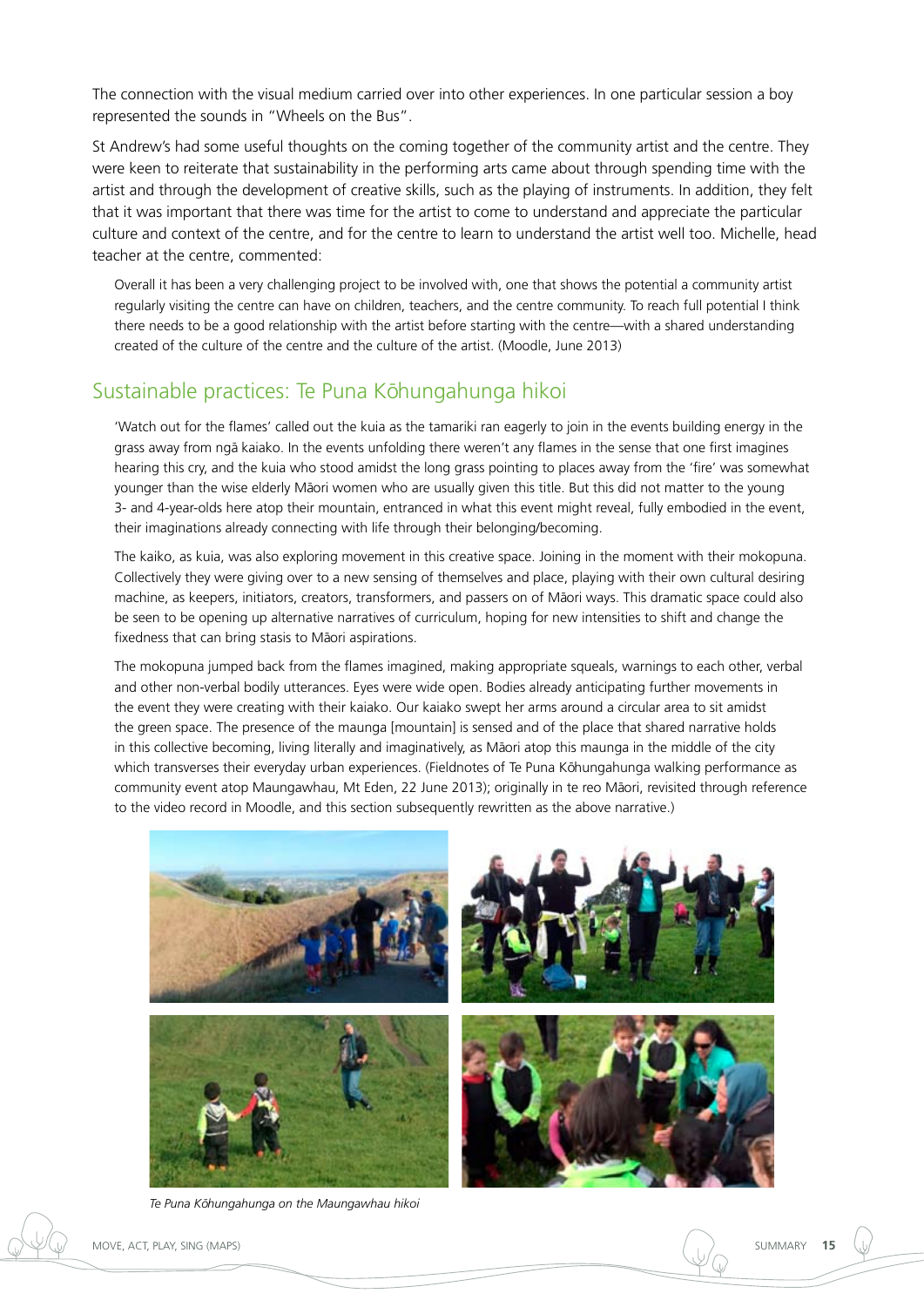Te Puna Kōhungahunga decided with drama community artist, Molly, that their community event would be a performing arts hikoi up the mountain—which was a half hour walk from the centre. Maungawhau, as the mountain that children see from the centre daily, is key to the children's collective emerging Māori identity, their sense of place in the here and now. Hence even when Maungawhau is not the mountain of their own whakapapa they wish to include it. (Whaea Lovey, personal communication, 30 April 2014). The journey would connect the spiritual "tide" of the mountain with the openness afforded by imaginative performing arts play. This was in keeping with the practice already established with the group but different in that they wanted to experience the journey to the mountain alongside performing arts experiences with the children. The event was envisaged as children and whānau climbing the mountain and stopping at stages to move into music, dance, and drama. Each stage became a resting place that created its own imaginative presence that was infused with potential for different performing arts learning opportunities. At one stop, up the mountain, several teachers and parents performed a Māori waiata with actions. The song became an entry point to the mountain, establishing a sense of connection. Further on the group enacted the Māori legend of Mataoho, named after one of the famous chiefs, and Mahuika—the goddess of fire. The cooking and fire play gave the children space to respond to an imagined historical world, a sense of another time that they could participate in, along with a sense of the gods and ancestors who lived on the mountain. Finally, at the top of the mountain, the group circled around the volcanic crater and chanted to each other across the acoustic void of the volcanic crater rim. The echoes bounded around the mountain, creating a musical ritual of sorts that embodied and played out the journey to the top.

Reflecting back on this community event, one kaiako described how they had felt something special taking place:

I just really lived the whole holistic experience for all of us, not just the tamariki … the biggest thing working on the hikoi walking performance, was 'tangatawhenua'.<sup>4</sup> Yeah the tamariki really making those connections ... Having that real connection to a cultural base here, not where they necessarily come from, but just where they're located for the now, the here and now (Kaiako, Teacher reflection interview, 14 January 2014)

There were many other experiences felt in the movement and exploration that actualised on the hikoi: waiata, dancing that merged with the grassy environment, stick games, and numerous opportunities for other collective play. The planned underlying structure of this event was deliberately kept tentative due to the shared belief that what emerges "leaks" beyond the planning. This emergent practice was linked to the quality of flexibility. As Whaea Karen explained:

I always say flexibility is a great thing but you know actually that flexibility is the space in between. (Teacher reflection interview, 14 January 2014)

The mountain hikoi was a special community performing arts event that connected with the desires and beliefs of the centre children and community. The arts experiences, combined with the flexibility and openness of the teachers' intentions, created a meaningful experience for those involved.

#### Sustainable practices: Helensville Montessori

Helensville Montessori decided their community event would be in the Helensville Town Hall. The event would be a way for the centre to reach out to the local community and share the life of the centre and its teachers and children through the performing arts. The teachers wanted to keep the experience "open" but also retain some sense of structure so it could be effectively managed. To this end, they decided to use the arts-based storybook *Giraffes Can't Dance5* as a framework for various performing experiences to follow. The story was not shared with the children before the event so that the element of spontaneity was saved for the day itself. In preparation, the teachers and children partook in music, dance, and drama experiences that the teachers

<sup>4</sup> *Tangata* means people and *whenua* means land. *Tangatawhenua* references the unique relationship Māori have with the land, with place, and with connecting and belonging to a place.

<sup>5</sup> Andreae, G., & Parker-Rees, G. (1999). *Giraffes can't dance*. London: Orchard Books.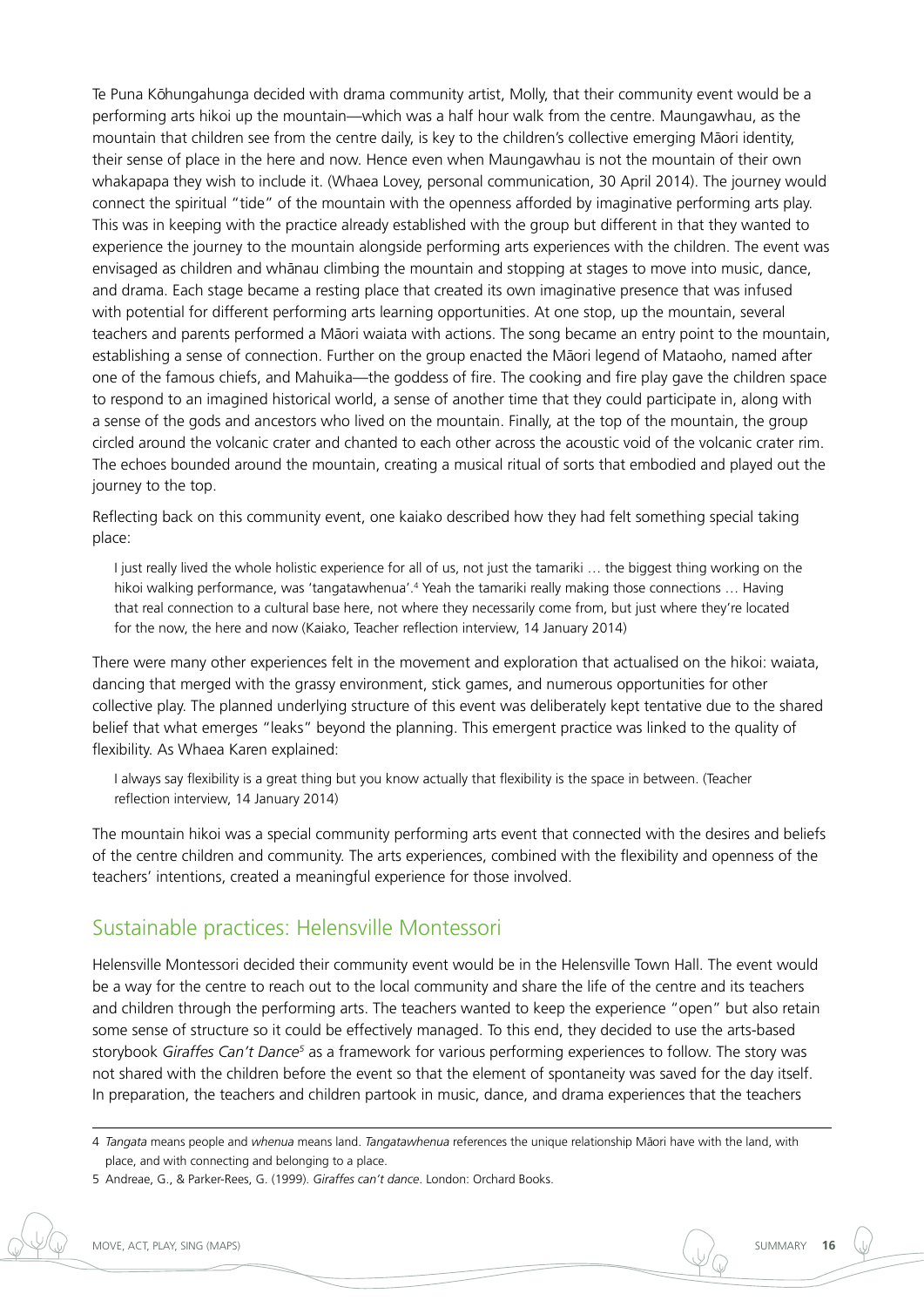thought they would use, with the story as the special context on the day. This included developing animal movements with Adrian, bringing favourite jungle stories from home and sharing them at the centre, and singing and moving to the popular song *The Lion Sleeps Tonight.*



*Helensville Montessori Town Hall event*

On the event day parents and teachers brought along food to the town hall, and assisted with the set-up, which included 300 A3-sized black and white photos of the MAPS project, each carefully chosen for their depiction of the relationships with and between children (Teachers of Helensville Montessori, 2014, p. 63). Nicole, one of the teachers, took on the role of storyteller. This was a new experience for her, and later she reflected on what it felt like:

Leading up to the event I was very aware that process drama is quite a skill. Molly, our community artist, was fantastic and I knew she was quite extensively trained. This led me to wonder how I was going to achieve the role of storyteller. I was worried that I would not be able to set the scene, take direction from the children, use their ideas, validate what they would contribute and bring them back into the story if they went off track. (Teachers of Helensville Montessori, 2014, p. 66).

Despite Nicole's initial concern the event was a great success and a celebration for the centre, mainly due to the support the teachers, parents, and community artists gave to each other, but also due to the range of exciting arts action: storytelling, mask making, movie watching, food preparation, face painting, movement, singing, and violin playing from a local community member who became the "fiddler" that features in the book.

# Conclusion

The MAPS performing arts experiences in centres involved pedagogical processes that let children live their performing arts ideas for themselves, as a learning community. This came about through pedagogical strategies in music, dance, and drama that were experimental and improvisational (rhizomatic) in nature—strategies that had an element of structure, but also allowed for openness so that experiences could follow the children's desires and interests. Community artists and teachers needed to be sensitive to children's ideas and responses and give themselves permission to engage in and live the experiences for themselves. The teaching involved acts of caring, giving, receiving, and responding, and the particular qualities of music, dance, and drama afforded particular kinds of contexts for these actions. We found that this approach fostered a sense of inclusiveness and community in the experiences and brought about a more meaningful and authentic kind of performing arts understanding for the participants.

From a broader perspective, the research showed that performing arts teaching and learning could be sustained in centres if it involved parents and the wider community, but it needed time for teachers and parents to establish confidence. The performing arts provide much potential for meaningful community engagement, and performing arts events can bring a sense of community and togetherness to an early childhood centre and its environment. As a research intervention, MAPS showed that community artists can bring about successful change in performing arts teaching and learning in centres. Such intervention, however, needs to ensure careful attention is made to the ethos and culture of a centre and that the purpose and intention of the intervention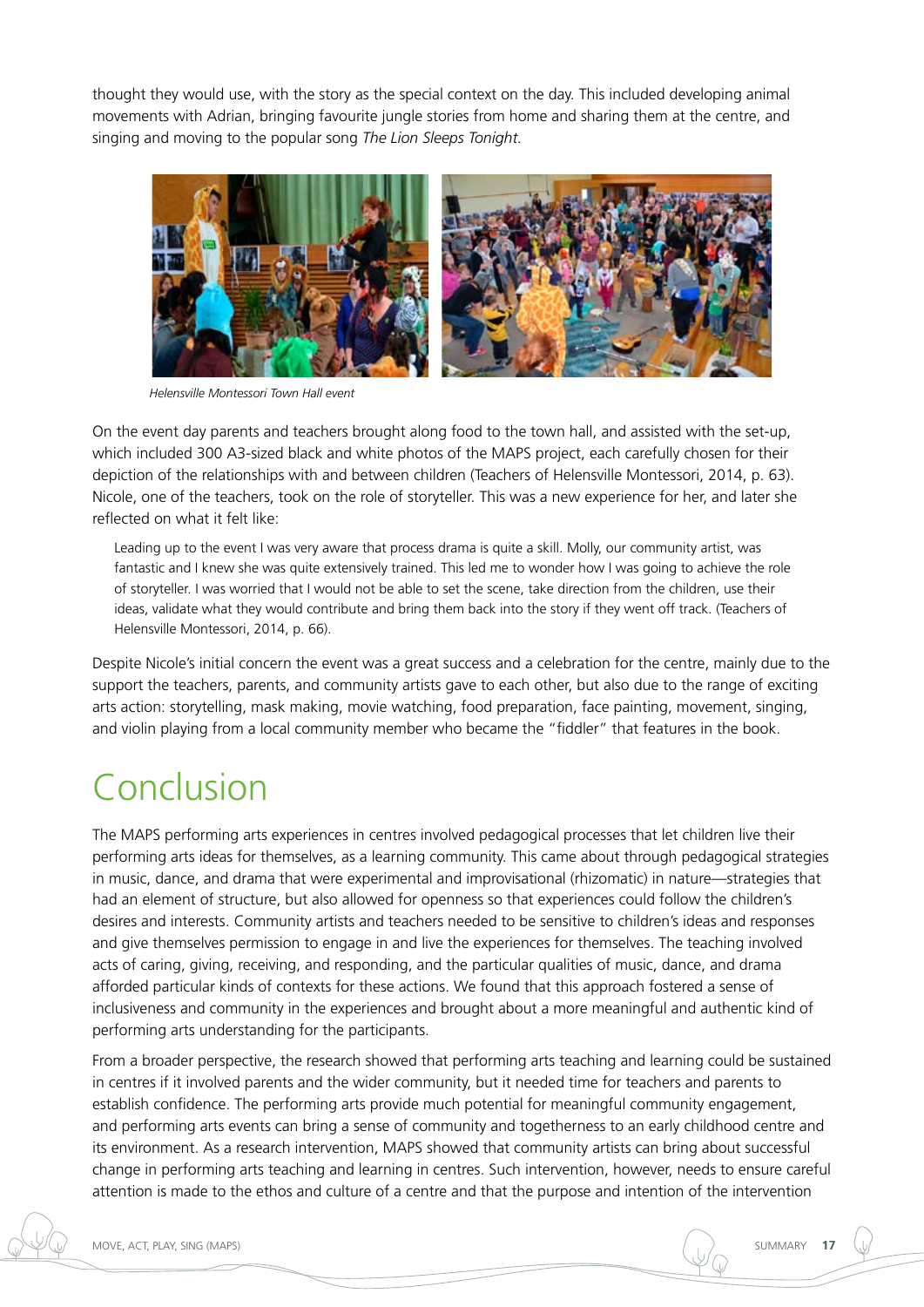is made clear. The formation of communities of learning through cluster days, community artist visits to early childhood centres, and the online Moodle created a responsive environment for the teachers to develop their passion for the performing arts. This provided a platform where change could be embraced, discussed, and questioned, and assisted in the sustainability of the programme. The MAPS project brought a level of reflexivity to performing arts teaching and learning in early childhood that enhanced the connectedness of experiences with centre environments, parents and the community.

#### Limitations

The research involved three case studies and the experiences as such cannot be generalised directly to other early childhood centres. However, there may be many synergies or potential links between the kinds of experiences that occurred in MAPS and the problems and issues other centres face day to day when teaching music, dance, and drama.

The study was limited to a certain time period for each performing art. In particular, all centres maintained that they would have appreciated more time developing skills and knowledge in the performing arts in more extended projects.

The centres who participated in the research all had an affinity with Reggio Emilia practices and ideas. As such, it was a targeted study for centres with a particular interest in the arts and community.

## References

Bresler, L. (2010). Ethnography, phenomenology and action research. *Visions of Research in Music Education*, *16*(6). (Reprinted from *The Quarterly Journal of Music Teaching and Learning,* 1995, *6*(3) 4–16.) Retrieved from: http://www-usr.rider.edu/~vrme/v16n1/volume6/ visions/fall2

Csikszentmihalyi, M. (1996). *Creativity: Flow and the psychology of discovery and invention*. New York: HarperCollins.

Dahlberg, G. (2012). Pedagogical documentation: A process for negotiation and democracy. In C. Edwards, G. Forman, & L. Gandini, (Eds.), *The hundred languages of children: The Reggio Emilia experience in transformation* (pp. 225–232). Santa Barbara, CA: Praeger.

Dahlberg, G., & Moss, P. (2006). Introduction: Our Reggio Emilia. In C. Rinaldi (Ed.), *In dialogue with Reggio Emilia: Listening, researching and learning* (pp. 1–22)*.* London *&* New York: Routledge.

Deleuze, G., & Guattari, F. (1987). *A thousand plateaus: Capitalisms and schizophrenia* (B. Massumi, Trans.). London: University of Minnesota Press.

Duhn, I. (2012). Places for pedagogies, pedagogies for places. *Contemporary Issues in Early Childhood*, *3*(2), 99–107.

Ellingson, L. (2009). *Engaging crystallization in qualitative research: An introduction*. London: Sage.

Fraser, D., Price, G., & Aitken, V. (2007). Relational pedagogy and the arts. *set: Research Information for Teachers*, *1*, 42–47*.*

Lenz Taguchi, H. (2010). *Going beyond the theory/practice divide in early childhood education: Introducing an intra-active pedagogy*. New York: Routledge.

Naughton, C. & Lines, D. (2013). Developing children's self-initiated music making through the creation of a shared ethos in an early years music project. *Australian Journal of Music Education*, *1*, 23–34.

Ministry of Education. (1996). *Te whāriki: He whāriki mātauranga mō ngā mokopuna o Aotearoa: Early childhood curriculum*. Wellington: Learning Media.

Olsson, L. (2009). *Movement and experimentation in young children's learning: Deleuze and Guattari in early childhood education*. New York: Routledge.

Pohio, L. (2009). Reggio Emilia pedagogy in early childhood education: How can this approach enhance visual arts experiences in New Zealand? *He Kupu, 2*, 10–18.

Richardson, L., & St Pierre, E. A. (2005). Writing: A method of inquiry. In N. K. Denzin & Y. S. Lincoln (Eds.), *The handbook of qualitative research* (pp. 923–49). Thousand Oaks, CA: Sage.

Rinaldi, C. (2001). A pedagogy of listening. *Children of Europe*, *1*, 2–5.

Ritchie, J. (2012). Early childhood education as a site of ecocentric counter-Colonial endeavor in Aotearoa/New Zealand. *Contemporary Issues in Early Childhood*, *13*(2), 86–98.

Sanger, P. (2003). Living and writing feminist ethnographies. In R. Clair (Ed*.*), *Expressions of ethnography: Novel approaches to qualitative methods*. New York: State University of New York Press.

Sansom, A. (2011). *Movement and dance in young children's lives: Crossing the divide.* New York: Peter Lang.

Sellers, M. (2013). *Young children becoming curriculum*. London: Routledge.

Teachers of Helensville Montessori. (2014). *Moving, acting, playing and singing: Teaching and learning performing arts with young children*. Helensville: Grimstock Publishing.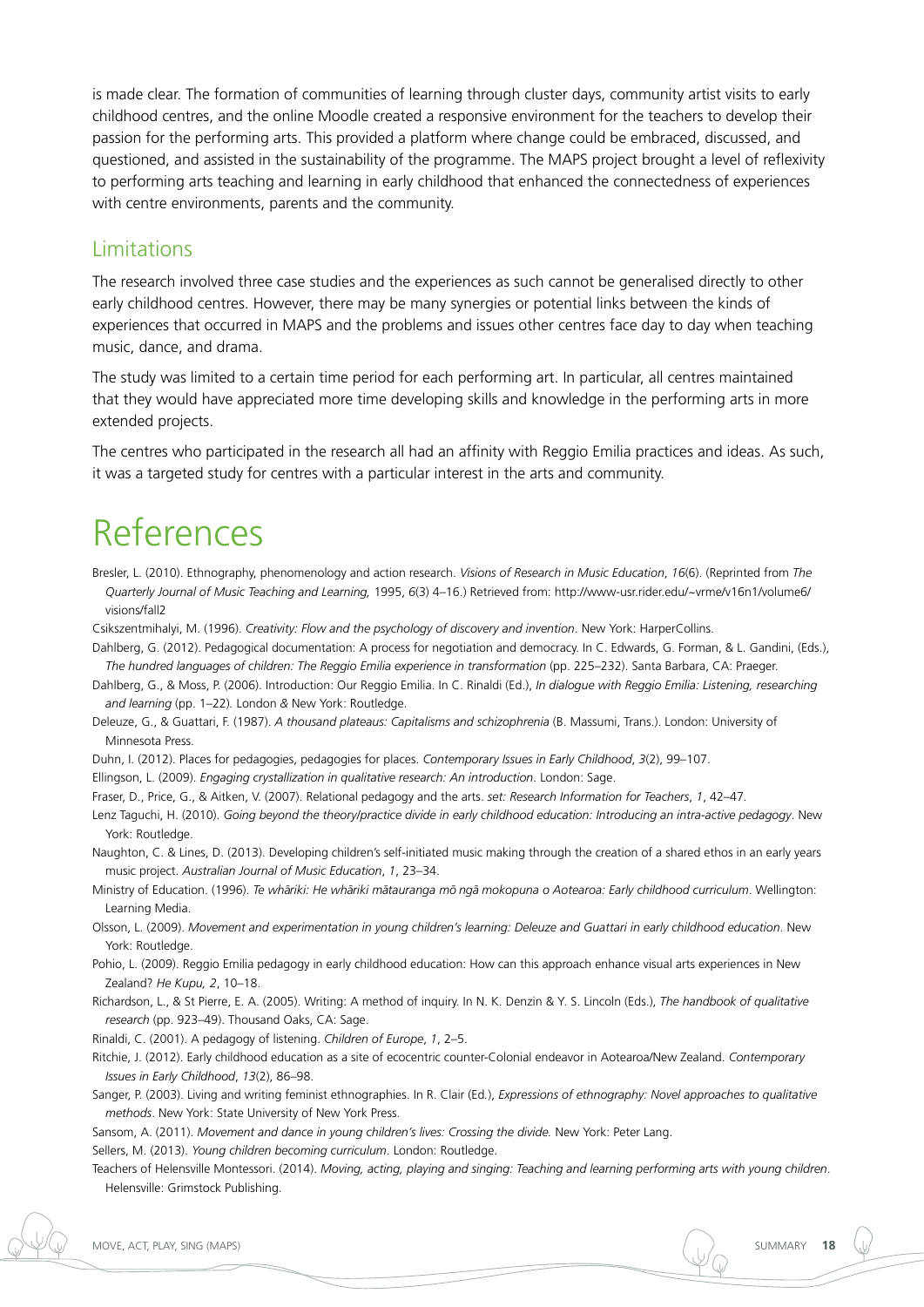## Conference presentations and publications

Durham, H., & Paulsen, N. (2013, November). *MAPS*. Keynote address at the New Zealand Tertiary College research conference, Greenlane, Auckland.

Liley, K., AhChee, D., Paulsen, N., Nomani, F., Andrews, L., & Gates, J. (2012, November). Being in the arts: Putting the theory into action: A study in active arts participation. Symposium presentation at the *NZARE Early Childhood Research Hui*, Hamilton.

- Lines, D. K. (2012, July). *Mapping community music work: A rhizomatic approach*. In D. Devito (Chair), International Society for Music Education Commission for Community Music Activity international seminar, Ionian University, Kerkira, Greece.
- Lines, D. (2013, December). Deleuze and the ocean swimmer: Relationality and early childhood arts learning. In D. Lines (Chair) *Negotiating the emergent terrain of the arts early childhood research symposium*. Symposium conducted at the Philosophy of Education Society Australasia (PESA) annual conference, University of Melbourne.
- Lines, D. (2014, April). Ocean swimmer: Metaphor and the arts in early childhood. Paper presented at the *Disrupting by imagining: Rethinking early childhood research symposium*. Symposium conducted at the American Educational Research Association conference, **Philadelphia**
- Lines, D., Roder, J., & Naughton, C. (2012, November). Move, Act, Play, Sing (MAPS): Community artists working with children in early childhood centres. Symposium presentation at the *NZARE Early Childhood Research Hui*, Hamilton.
- Lines, D., Roder, J., Naughton, C., Matapo, J., Liao, T., Whyte, M., … & AhChee, D. (2012, November). Move, Act, Play, Sing (MAPS). In C. Naughton (Chair), *Keeping the arts in play* symposium. Symposium conducted at the New Zealand Tertiary College conference, Greenlane, Auckland.

Matapo, J., & Roder J. (2014). MAPS: Living, moving, emerging assemblages. *He Kupu*, *3*(4), 39–53.

- Matapo, J., & Whyte, M. (2013, November). *"Keeping the Arts in Play": An interim report on the TLRI Move, Act, Play, Sing (MAPS)*. Paper presented at the New Zealand Association for Research in Education annual conference, Dunedin.
- Naughton, C. (2012, July). *Re-evaluating educational practice through the encounter with philosophy: The case of early childhood music education*. Seminar presented at the University of Exeter EdD summer school, Exeter, UK.
- Naughton, C. (2013, December). "They won't be measuring anything ... so what are the goals and purpose of the study?" A reflection on the philosophical terrain of Move, Act, Play Sing (MAPS). Paper presented at the *Negotiating the Emergent Terrain of the Arts Early Childhood Research Symposium*. Symposium conducted at the Philosophy of Education Society Australasia (PESA) annual conference, University of Melbourne.
- Naughton, C., & Lines D. (2012, July). *Developing collaborations with the potential to reveal new learning experiences and understandings of process and practice in music education*. Paper presented at the International Society of Music Education conference, Thessaloniki, Greece.
- Naughton, C., & Lines, D. (2013). Developing children's self-initiated music making through the creation of a shared ethos in an early years project. *Australian Journal of Music Education*, *1*, 23–34.
- Naughton, C., Lines, D., & Liao, T. (2014). "…actually, with music, it just happens": Interpreting signs within music in a performance arts based project and MAPS. *He Kupu*, *3*(4), 54–66.
- Naughton, C. (Chair), Hunter, M. A., Ewing, R. (2012, December). *Keeping the arts in play*. Symposium conducted at the Australian Association for Research in Education conference, Sydney.
- Naughton, C. (Chair), Mcfarlane, K., Nolan, A., & Lewis, T. (2013, December). *Building our communities in early childhood education: Invited symposium*. Invited symposium conducted at the Australian Association for Research in Education conference, Melbourne.
- Roder, J. (2013, December). Deleuze's assemblages of desire: Mapping desiring machines that speak to arts-based learning in early childhood settings. In D. Lines (Chair) *Negotiating the Emergent Terrain of the Arts Early Childhood Research Symposium*. Symposium conducted at the Philosophy of Education Society Australasia (PESA) annual conference, University of Melbourne.
- Teachers of Helensville Montessori. (2014). *Moving, acting, playing and singing: Teaching and learning performing arts with young children*. Helensville: Grimstock Publishing.
- Whyte, M., & Matapo, J. (2012, November). The arts outside the box: Promoting meaning making in an emergent learning environment. Symposium presentation at the *NZARE Early Childhood Research Hui*, Hamilton.
- Whyte, M., Matapo, J., & Liao, T. (2013, November). *Move, Act, Play, Sing (MAPS)*. Paper presented at the New Zealand Tertiary College research conference, Greenlane, Auckland.

Whyte, M., & Naughton, C. (2014). "What's our next move": Seeing children in the light of potentialities. *He Kupu*, *3*(4), 28–38.